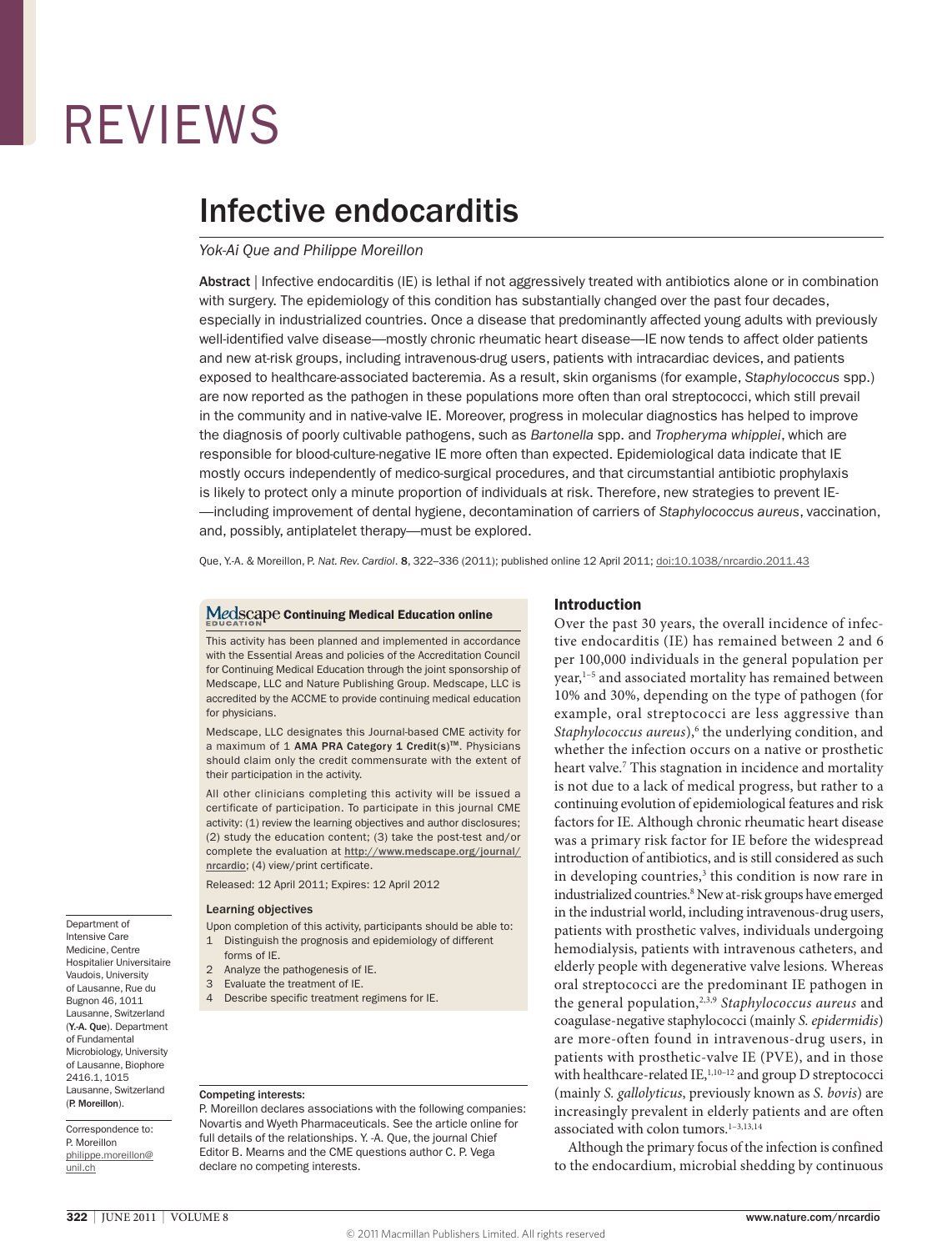bacteremia and embolization of vegetation fragments makes IE a true systemic infection. This disease, therefore, is positioned at the crossroads of multiple medical specialties, including cardiology, cardiac surgery, infectious diseases, internal medicine, neurology, and intensive care. Guidelines for IE prevention and treatment, written by collaborations of multiple clinical societies, have been published in the USA<sup>15</sup> and in Europe.<sup>16</sup> In this Review, we discuss the evolving epidemiology and our current understanding of the pathogenesis of this disease, in addition to providing information and recommendations for IE prevention and therapy on the basis of the guidelines from both sides of the Atlantic Ocean.

# Epidemiology

Once characteristically a disease seen in children and young adults, as a result of chronic rheumatic heart disease,8 IE is now more-often observed in new at-risk groups in industrialized countries, including intravenous-drug users (mean age  $30-40$  years)<sup>17</sup> and adults, including elderly individuals (>65 years), with valve prostheses or chronic healthcare-associated conditions. Consequentially, the mean age of patients with IE has increased from 30 years in the 1950s, to 50 years in the 1980s, and to as high as 55-60 years in the 1990s and 2000s.1,2,4,18–21 In a review of 3,784 cases of IE in the period 1993–2003, the incidence of infection was <5 per 100,000 patients per year in individuals younger than 65 years and >15 per 100,000 patients per year in those older than 65 years.1,2 This more than threefold higher frequency of IE diagnosis in older individuals probably reflects the clustering of more than one risk factor in the elderly.

Accordingly, the results of epidemiological studies vary depending on the population analyzed.3,9,12,22 Population-based studies demonstrate this principle, as microbial pathogens tend to differ between the various groups (Table 1).1–3,9,12,21–24 The type of pathogen has not substantially changed over time—*Streptococcus* spp., *Staphylococcus* spp., and *Enterococcus* spp. still represent more than 80% of all cases—but the repartition of at-risk groups, which tend to be associated with specific types of micro-organism, has.

To help differentiate between these various clinical tendencies, IE can be classified into four categories: left-sided native-valve IE (NVE); left-sided PVE; right-sided IE, including IE in intravenous-drug users and cardiovascular-device-related IE; and healthcareassociated IE, including nosocomial IE (acquired in the hospital) and non-nosocomial IE (associated with healthcare in outpatient settings).

# Left-sided NVE

Left-sided NVE is the most frequent form of IE, representing about 70% of all cases.<sup>21,25</sup> In-hospital mortality for patients with community-acquired left-sided NVE is approximately 15%, depending on the type of micro-organism and comorbidities.23,24 Notably, up to 25–45% of patients with healthcare-associated NVE die in the hospital;<sup>24,26</sup> IE acquired in healthcare settings is discussed in a separate subsection below.

#### Key points

- Infective endocarditis (IE) remains universally lethal if not aggressively treated
- Medical progress has altered the epidemiology of IE
- Healthcare-associated IE has become a major issue in industrialized countries
- Prophylaxis for IE has been questioned and new guidelines have been proposed
- Successful therapy for IE is being challenged by the development of antibiotic resistance

Healthy endothelium is usually resistant to infection, but any pre-existing lesion can favor attachment of circulating bacteria and promote IE (see the section on 'Pathogenesis' below). Congenital heart disease and chronic rheumatic heart disease are often associated with the development of such lesions and are lifelong risk factors that have been extensively reviewed elsewhere.8,9,12,21,27 Although chronic rheumatic heart disease has decreased to <10 cases per 100,000 individuals in the general population per year in industrialized countries, it has remained the main predisposing factor of IE (up to 50% of cases) in certain developing countries.<sup>9</sup> Therefore, prevention and control of acute rheumatic fever is a critical intervention in such areas.<sup>28</sup>

Mitral-valve prolapse is a relatively common condition that can be inherited—at least three autosomaldominant loci have been found on chromosomes 11, 13, and  $16^{29,30}$ —and affects 2–3% of the general population.<sup>31</sup> Patients with mitral-valve prolapse and valve regurgitation have a 10–100-fold increased risk of IE, and this risk seems particularly high in children and in patients over the age of 50 years.<sup>32</sup>

Degenerative valve lesions are present in up to 25% of patients with IE who are older than 40 years of age, and in 50% of patients with IE who are older than 60 years of age.33 These lesions involve local inflammation, microulcers, and microthrombi of the endothelium, and are quite similar to those seen in atherosclerosis. A 2004 echocardiographic study identified degenerative valve lesions that might increase the risk of IE in up to 50% of patients older than 60 years of age.34 The findings of this study might, in part, explain the increased risk of IE in elderly individuals. Moreover, these observations challenge the notion of healthy valve IE—minor valve lesions might not be detected by auscultation and imaging, and numerous predisposing valve conditions might pass undetected until IE is established.

# Left-sided PVE

Left-sided PVE is the most-severe form of IE, and is associated with high mortality that ranges from 20% to >40%.7,23,35 This disease occurs in 1–5% of patients with prosthetic valves, or 0.3–0.6% per patient-year,<sup>36,37</sup> and accounts for up to 20% of all cases of IE in some studies.<sup>21,25</sup> The rates of infection associated with mechanical and bioprosthetic valves are similar.<sup>35,36</sup>

PVE is classified as 'early' or 'late' infection on the basis of the time period between surgery and the onset of IE. Early and late PVE were originally defined, somewhat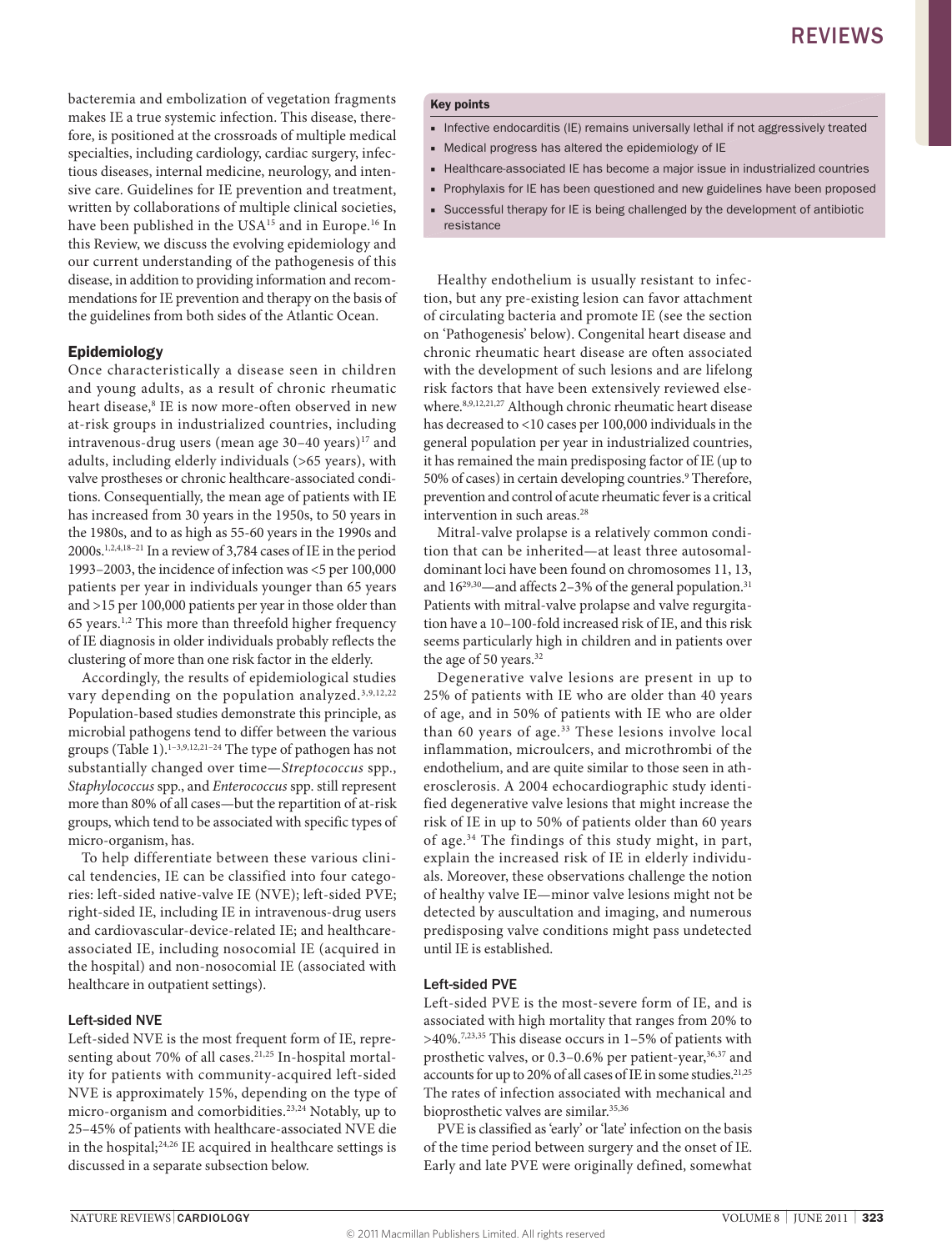#### Table 1 | Microbiology of IE in specific patient groups

| $\frac{1}{2}$ and $\frac{1}{2}$ and $\frac{1}{2}$ and $\frac{1}{2}$ are $\frac{1}{2}$ and $\frac{1}{2}$ and $\frac{1}{2}$ and $\frac{1}{2}$ and $\frac{1}{2}$ and $\frac{1}{2}$ |                                 |                                                             |                                |                                      |                                 |                                |
|---------------------------------------------------------------------------------------------------------------------------------------------------------------------------------|---------------------------------|-------------------------------------------------------------|--------------------------------|--------------------------------------|---------------------------------|--------------------------------|
| Pathogen                                                                                                                                                                        |                                 | Native valve                                                | Prosthetic valve <sup>23</sup> |                                      |                                 |                                |
|                                                                                                                                                                                 | % In those with<br>community-   | % In those with healthcare-<br>associated IE $(n=557)^{24}$ |                                | % In intravenous-<br>drug users with | % In those<br>with early $IE^*$ | % In those<br>with late $IE^*$ |
|                                                                                                                                                                                 | acquired IE<br>$(n=1,065)^{24}$ | Nosocomial<br>$(n=303)$                                     | Non-nosocomial<br>$(n=254)$    | IE $(n=237)^{21}$                    | $(n=53)$                        | $(n=331)$                      |
| Staphylococcus aureus                                                                                                                                                           | 20                              | 47                                                          | 42                             | 68                                   | 36                              | 18                             |
| Coagulase-negative<br>staphylococci                                                                                                                                             | 6                               | 12                                                          | 15                             | 3                                    | 17                              | 20                             |
| Enterococcus                                                                                                                                                                    | 9                               | 14                                                          | 17                             | 5                                    | 8                               | 13                             |
| Viridans streptococci                                                                                                                                                           | 28                              | 11                                                          | 6                              | 10                                   | 2                               | 10                             |
| Streptococcus bovis                                                                                                                                                             | 10                              | 3                                                           | 3                              | $\mathbf{1}$                         | 2                               | $\overline{7}$                 |
| <b>HACEK</b>                                                                                                                                                                    | 3                               | $\Omega$                                                    | $\Omega$                       | $\Omega$                             | $\Omega$                        | $\overline{2}$                 |
| Fungi                                                                                                                                                                           | $\mathbf{O}$                    | $\overline{2}$                                              | $\overline{2}$                 | $\mathbf{1}$                         | 9                               | 3                              |
| Other                                                                                                                                                                           | 14.6                            | 7.5                                                         | 10                             | 3                                    | 6                               | 14                             |
| Negative blood culture                                                                                                                                                          | 11                              | 5                                                           | 6                              | 5                                    | 17                              | 12                             |

Data summarized from Murdoch et al.,<sup>21</sup> Wang et al.,<sup>23</sup> and Benito et al.<sup>24</sup> \*The definitions used for early and late prosthetic-valve IE were within and more than 60 days after valve implantation, respectively, as defined by Wang *et al.*23 on the basis of studies from the 1970s. A different group of researchers has suggested that the early and late prosthetic-valve IE be defined as within and more than 1 year after valve implantation, respectively, on the basis of when the major shift from the predominance of one organism to that of another occurs.41 Abbreviations: HACEK, *Hemophilus parainfluenzae, H. aphrophilus, H. paraphrophilus, H. influenzae, Actinobacillus actinomyctemcomitans, Cardiobacterium hominis, Eikenella corrodens, Kingella kingae* and *K. denitrificans*;

IE, infective endocarditis.

empirically, as occurring either within or more than 2 months after surgery, respectively.38–40 However, in 2007, investigators demonstrated that a major shift from the predominance of one type of pathogen to that of another occurs approximately 12 months after surgery,<sup>41</sup> and European guidelines now use this time period to classify the condition.16 Early PVE is often caused by surgery-related and drug-resistant microbes (Table 1), such as methicillin-resistant staphylococci, whereas oral streptococci and, sometimes, Gram-negative bacteria of the so-called HACEK group (*Hemophilus parainfluenzae, H. aphrophilus, H. paraphrophilus, H. influenzae, Actinobacillus actinomyctemcomitans, Cardiobacterium hominis, Eikenella corrodens, Kingella kingae* and *K. denitrificans*) are more-often responsible for late PVE.<sup>23</sup> This difference is thought to result from the progressive endothelialization of the prosthetic material, which makes it react more like a native valve.

## Right-sided IE

Right-sided IE mostly occurs in intravenous-drug users, including those with HIV, but may also occur in patients with congenital heart disease, pacemakers, implantable defibrillators, or central venous catheters. Although highly population-specific, right-sided IE has represented up to  $5-10\%$  of cases in general surveys.<sup>2,17</sup> This form of IE has a better prognosis than left-sided IE; inhospital mortality is  $< 10\%$ ,<sup>2,42</sup> although mortality of up to 50% has been observed in patients with AIDS, especially in advanced cases.  $43,44$ 

Intravenous-drug users, including those with HIV, are a group that primarily consists of relatively young adults.17 Immune deficiency related to HIV, and behaviors associated to this particular at-risk group (for example, alcohol intake and intravenous injections), are risk factors for right-sided IE.17 In one study, the risk of IE was unaffected in patients with >500CD4 cells per mm3 , but increased by approximately four to five times in those with <200 cells per  $mm<sup>3,43</sup>$  Although left-sided NVE is not uncommon in intravenous-drug users, the tricuspid valve is usually affected in these patients.42,45 The causative bacteria often originate from the skin, which explains the predominance of *S. aureus* infections in these patients (Table 1). However, right-sided IE in intravenous-drug users and patients with HIV can also result from streptococci and other micro-organisms, including *Pseudomonas aeruginosa* and, on rare occasions, fungal infections, which are particularly severe.

The frequency of IE in the context of cardiovascular implantable electronic devices increases in parallel with the number of patients equipped with these devices. $46,47$ Although most infections associated with cardiovascular implantable electronic devices are limited to the subcutaneous pocket of the apparatus, 10% of such infections are reported to extend to the endocardium.47 The rate of such IE is estimated at 0.55 cases per 1,000 pacemakers recipients per year.48 Of such patients, 70% are aged >65 years, and most have more than one coexisting illness.46 *Staphylococcus* spp. (mostly coagulase-negative species) are the micro-organisms most-frequently responsible for right-sided IE associated with cardiac devices.48,49 These infections always require ablation of the material in addition to antibiotic therapy.<sup>50</sup>

## Healthcare-associated IE

Healthcare-associated IE is an increasingly frequent pathology that accounts for up to 30% of IE cases in industrialized countries,<sup>24</sup> and is a severe complication of healthcare-associated bloodstream infections, which have increased more than threefold in the past three decades.<sup>51,52</sup> Healthcare-associated IE comprises nosocomial IE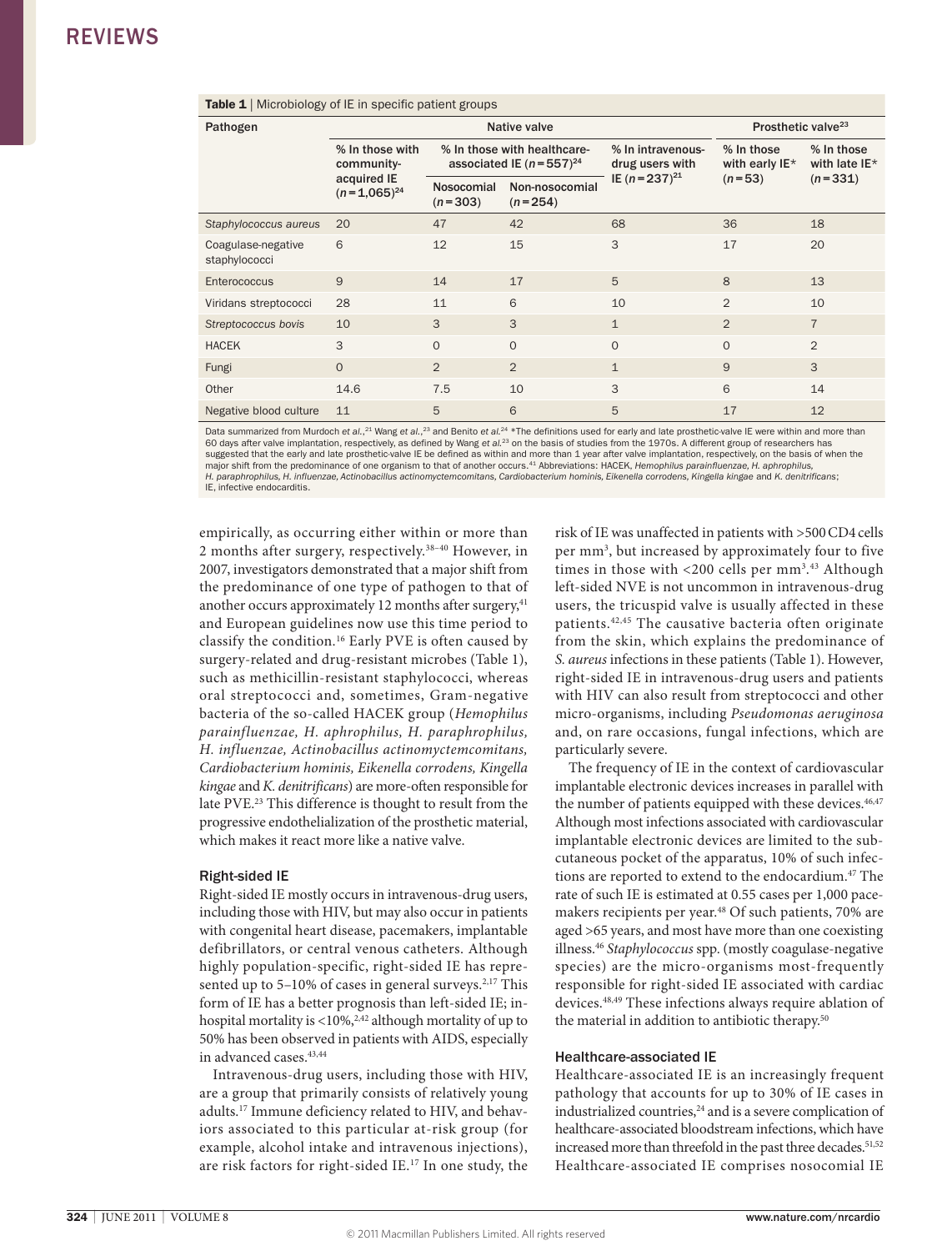and non-nosocomial IE.16 The two entities share most epidemiological, microbiological, and prognostic characteristics, including high mortality ranging from 25% to 45%.24,26

Patients undergoing hemodialysis are the largest subgroup of patients with healthcare-associated IE.<sup>11,53</sup> Chronic hemodialysis has been recognized as an independent risk factor for this type of IE.11,24 Moreover, hemodialysis is a very strong predictor of *S. aureus* being the causative agent.<sup>24,53,54</sup> Of the patients with healthcareassociated IE who are not undergoing hemodialysis, most have additional debilitating conditions, such as diabetes mellitus, cancer, and disease requiring immunosuppressive therapy. Less than 50% of all patients with healthcare-associated IE have obvious cardiac predisposing factors, such as chronic rheumatic heart disease or mitral valve prolapse.

Staphylococci and enterococci are the most-common pathogens in patients with healthcare-associated IE. Pathogens usually originate from the skin or urinary tract, and a potential source of bacteremia, such as the presence of intravenous lines or invasive procedures, is typically identified.24 In cases of catheter-induced *S. aureus* bacteremia, the risk of IE is as high as 10%.25,55,56

# Pathogenesis

The first step in the pathogenesis of IE is the colonization of damaged valves by bacteria circulating in the blood. Physical lesions of the valve endothelium result in exposure of the underlying extracellular matrix proteins, production of tissue factor, and the deposition of fibrin and platelets, as a part of the normal healing process. Such nonbacterial thrombotic endocarditis is an ideal environment for bacterial adherence and infection (reviewed elsewhere<sup>57</sup>).

Endothelial damage can be caused by physical means- —by turbulent blood flow associated with congenital heart disease or prosthetic valves, by electrodes or catheters, or, in intravenous-drug users, from repeated intravenous injection of particulate material. Alternatively, endothelial damage can result from inflammation, for example in patients with rheumatic carditis or in elderly individuals with degenerative valve lesions.<sup>33,34</sup> Some researchers have suggested that the presence of *Chlamydia pneumoniae* or cytomegalovirus in endovascular locations might also be linked to arteriosclerosis;<sup>58</sup> whether these organisms also promote valve lesions that result in IE remains to be demonstrated.

# Micro-organisms

The most frequent IE pathogens are Gram-positive bacteria—*S. aureus*, *Streptococcus* spp., and enterococci are responsible for more than 80% of all IE cases (Table 1). These bacteria also have the greatest ability to adhere to and colonize damaged valves;<sup>57</sup> they are equipped with several surface adhesins that mediate attachment to extracellular host matrix proteins. Adhesins include both proteins and polysaccharides, and are collectively referred to as MSCRAMMs (for Microbial Surface Component Reacting with Adhesive Matrix Molecules).59

#### **Box 1** | Recommendations for IE prophylaxis

Underlying cardiac conditions where antibiotic prophylaxis is recommended for the procedures listed below:

- Prosthetic cardiac valve
- Previous IE
- Nonrepaired cyanotic congenital heart disease, including palliative shunts and conduits
- Repaired congenital heart defect with prosthetic material or device, either by surgically or by catheter intervention, during the first 6 months after the procedure (when endothelialization occurs)
- Repaired congenital heart disease with residual defects at the side or adjacent to the site of a prosthetic patch or device (a situation that inhibits endothelialization)
- Cardiac transplantation recipients who develop cardiac valvulopathy
- Procedures for which antibiotic prophylaxis is recommended for the above conditions:
- All dental procedures that involve manipulation of gingival tissues or periapical region of teeth, or perforation of oral mucosa
- Procedures on respiratory tract or infected skin, skin structures, or musculoskeletal tissues only if they imply overt incision of the skin or mucosa\*

Note that antibiotic prophylaxis is not recommended for procedures on the genitourinary or gastrointestinal tracts, if indication for prophylaxis implicates only endocarditis prevention

Recommendations are made on the basis of guidelines from the European Society of Cardiology<sup>16</sup> and the American Heart Association.<sup>90</sup> \*IE prophylaxis for procedures concerning respiratory tract or skin structure is only recommended in the US guidelines. Abbreviation: IF infective endocarditis.

|  | <b>Table 2</b> Recommended prophylaxis for patients undergoing dental procedures* |  |  |  |  |  |
|--|-----------------------------------------------------------------------------------|--|--|--|--|--|
|--|-----------------------------------------------------------------------------------|--|--|--|--|--|

| Type of patient                                                                    | Antibiotic                                                     | Dose administered 30-60 min<br>before procedure |                                                             |
|------------------------------------------------------------------------------------|----------------------------------------------------------------|-------------------------------------------------|-------------------------------------------------------------|
|                                                                                    |                                                                | <b>Adults</b>                                   | Children                                                    |
| Those who can take oral<br>antibiotics                                             | Amoxicillin                                                    | 2g                                              | 50 mg/kg                                                    |
| Those who are unable<br>to take oral antibiotics                                   | Ampicillin<br>or cefazolin<br>or ceftriaxone                   | 2g IV or IM<br>1g IV or IM<br>1g IV or IM       | 50 mg/kg IV or IM<br>50 mg/kg IV or IM<br>50 mg/kg IV or IM |
| Those who are allergic to<br>penicillin, but who can take<br>oral antibiotics      | Cephalexin <sup>#</sup><br>or clindamycin<br>or clarithromycin | 2g<br>600 <sub>mg</sub><br>500 mg               | 50 mg/kg<br>$20$ mg/kg<br>15 mg/kg                          |
| Those who are allergic to<br>penicillin and are unable<br>to take oral antibiotics | Cefazolin<br>or ceftriaxone<br>or clindamycin                  | 1g IV or IM<br>1g IV or IM<br>600 mg IV or IM   | 50 mg/kg IV or IM<br>50 mg/kg IV or IM<br>20 mg/kg IV or IM |

Regimens for other procedures should be targeted at the most probable pathogen implicated. For streptococci, antibiotics are the same as above. For staphylococci, anti-staphylococcal β-lactams or vancomycin should be considered. For enterococci, amoxicillin or ampicillin (as above) or vancomycin should be considered. The risk of methicillin-resistant staphylococci (vancomycin recommended) and vancomycin-resistant enterococci (amoxicillin or ampicillin recommended) should be taken into account. \*Only for dental procedures listed in Box 1 and in patients with risk factors also listed in Box 1. ‡Or other first-generation or second-generation cephalosporins; note that cephalosporins should not be used patients with a type I allergy to β-lactams. Abbreviations: IM, intramuscular; IV, intravenous. Adapted from Wilson *et al.<sup>90</sup>* (original source: American Heart Association, Inc.).

In *S. aureus*, clumping factor A (ClfA; also known as fibrinogen-binding protein A) and fibronectin-binding protein A (FnBPA) are involved in valve colonization and invasion, whereas other MSCRAMMs seem less implicated.60,61 Fibrinogen-binding mediates the primary attachment of the bacteria to nonbacterial thrombotic endocarditis, and subsequent binding of fibronectin triggers endothelial cell internalization, followed by local proinflammatory and procoagulant responses.<sup>61-64</sup> Experiments with heterologous gene expression and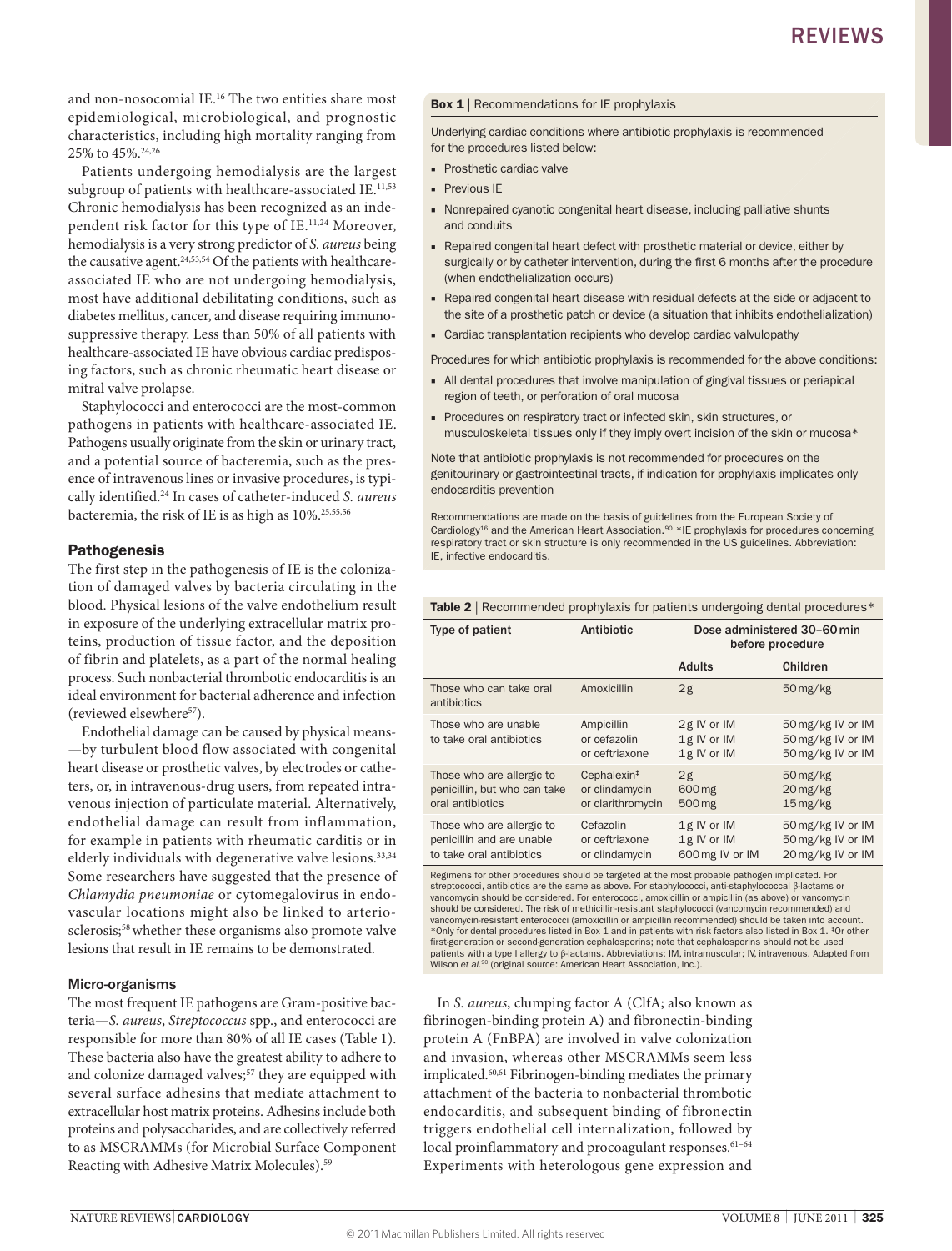#### **Box 2** | Modified Duke criteria for diagnosis of IE

## Definition of the major criteria used in the diagnosis

Blood cultures

- At least two separate blood cultures deemed as infected with typical IE micro-organisms (viridans streptococci, *Streptococcus bovis*, HACEK group, *Staphylococcus aureus*, or community-acquired enterococci in the absence of primary focus)
- Persistently positive blood cultures (defined as two culture sets drawn >12h apart, or three or the majority of ≥4 culture sets with the first and last separated by ≥1h)
- Single positive culture for *Coxiella burnetii* or anti-phase I antibody titer >1:800

Imaging showing endocardial involvement

- New valve regurgitation
- Echocardiogram\* showing oscillating intracardiac mass on the valve or supporting structure, in the path of regurgitant jets, or on implanted material, in the absence of an alternative anatomic explanation
- Echocardiogram<sup>\*</sup> showing abscess
- Echocardiogram<sup>\*</sup> showing new partial dehiscence of prosthetic valve

#### Definition of the minor criteria used in the diagnosis

- Predisposing cardiac condition or intravenous drug use
- Fever (≥38 °C or 100.4 °F)
- Positive blood cultures, but not meeting major criteria; serologic evidence of active infection with plausible micro-organisms
- Vascular phenomena: arterial emboli, mycotic aneurysms, petechiae, and/or Janeway lesions
- Immunologic phenomena: glomerulonephritis, Osler nodes. Roth spots, and/or rheumatoid factor

#### Diagnosis

Definite

- Pathology or bacteriology of vegetations, or
- Two major criteria, or
- One major and three minor criteria, or
- Five minor criteria

#### Possible

- One major and one minor criterion, or
- Three minor criteria

#### Rejected

- Firm alternative diagnosis, or
- Resolution of IE syndrome after ≤4 days of antibiotherapy, or
- No pathologic evidence at surgery or autopsy after ≤4 days of antibiotherapy
- Does not meet criteria mentioned above

\*Transesophageal echocardiogaphy recommended in patients with prosthetic valves and patients rated as 'possible' IE by clinical criteria (see Figure 1). Abbreviations: HACEK, *Hemophilus* spp., *Actinobacillus actinomycetemcomitans*, *Cardiobacterium hominis*, *Eikenella corrodens* and *Kingella kingae*; IE, infective endocarditis. Reproduced from Li, J. S. *et al.* Proposed modifications to the Duke criteria for the diagnosis of infective endocarditis. *Clin.*  Infect. Dis. 30, 633-638 (2000),<sup>92</sup> by permission of Oxford University Press.

> truncated proteins have shown that fibrinogen-binding is essential and sufficient for early valve colonization, but not sufficient for invasion, whereas fibronectin-binding does not mediate valve colonization, but triggers endothelial invasion and inflammation after the bacterium is in proximity of the fibronectin (by primary fibrinogenbinding).<sup>61,62</sup> Thus, both binding domains cooperate for productive infection.

FnBPA-mediated endothelial invasion and inflammation have been demonstrated *in vitro* and *in vivo*. 61–64 Inflamed endothelia express a variety of molecules, including integrins of the β1 family, which bind fibronectin. Fibronectin, in turn, is a ligand for circulating bacteria expressing fibronectin-binding proteins, including *S. aureus*, thus promoting further bacterial adherence, inflammation, tissue destruction, and vegetation growth. Therefore, local inflammation resulting from degenerative lesions (for example, in arteriosclerosis) or from as yet undetermined conditions might promote direct endothelial infection. This mechanism might be important in the pathogenesis of IE associated with intracellular pathogens such as *Coxiella burnetii* (the agent of Q fever), *Chlamydia* spp., *Legionella* spp., and *Bartonella* spp.,65 although experimental evidence for this hypothesis is not available yet.

Several surface proteins, platelet-activating factors, and exopolysaccharides, have been implicated in the adherence of viridans group streptococci to nonbacterial thrombotic endocarditis.66,67 Likewise, *Enterococcus faecalis* (*E. faecium* and other enterococci species are rarely the cause of IE68,69) is equipped with several pathogenic factors, including aggregation substance,<sup>70</sup> endocarditisassociated and biofilm-associated pilus (Ebp),<sup>71</sup> and collagen adhesins Acm and Ace.<sup>72,73</sup> Importantly, studies have shown that Ebp and collagen adhesin Ace are poorly expressed in standard laboratory growth media unless the media are supplemented with serum, collagen, or bicarbonate.71,73 This finding underlines the importance of gene regulation in the context of specific anatomical niches. A similar observation was made with collections of *S. aureus* from the nostrils of healthy carriers and patients with IE:74 wide interstrain variation was noted for *in vitro* adherence to fibrinogen and fibronectin, which did not correlate with *in vivo* infectivity. Staphylococcal adhesins, therefore, might also be expressed differentially in laboratory conditions and *in vivo*.

## Transient bacteremia

In animals with catheter-induced vegetations of the aortic valve, the importance of transient bacteremia was demonstrated experimentally with dental manipulation.<sup>75</sup> Both the magnitude of bacteremia during dental procedures and the ability of the pathogens to attach to damaged valves were important. Of a great variety of gingival micro-organisms circulating in the blood after dental manipulation, only those able to attach to damaged valves (streptococci and *S. aureus*) produced IE.75

Bouts of transient bacteremia also occur during normal activities such as chewing and tooth-brushing. These instances of bacteremia are usually of low grade and short duration (1–100 colony-forming units [CFU]/ml of blood for less than 10 min),<sup>76</sup> but they are recurrent. The cumulative exposure to circulating bacteria (in CFU/ml of blood per year) has been calculated to be more than 100,000 times greater during physiological activities than after a single tooth extraction,<sup>77,78</sup> which could explain why most cases of IE occur independently of prior medico-surgical procedures.19,79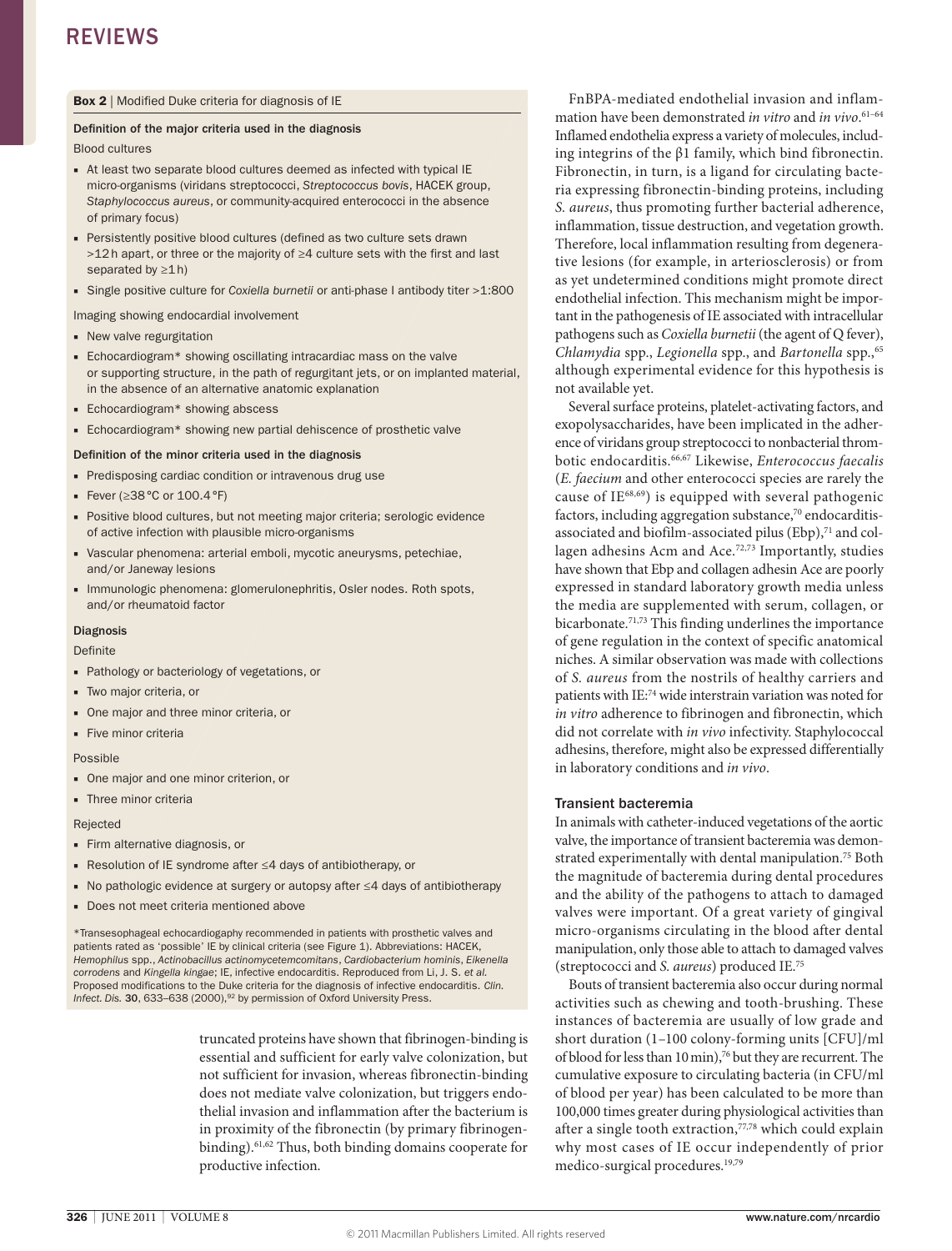The plausibility of this hypothesis has been demonstrated in the laboratory.<sup>80</sup> Experimental IE is inoculumdependent and is usually induced by inoculating animals with bolus injections of large bacterial numbers (between 105 and 107 CFU).81 Veloso *et al.*80 tested whether the same absolute number of bacteria would also induce experimental IE if injected at a very low pace, resulting in undetectable levels of bacteremia. Low-grade continuous infusion (over at least 10h) was as infective as high-grade bolus infusion, which confirms the premise that, in terms of bacteremia, the most critical factor for IE induction is the area under the curve for circulating bacteria over time, rather than transient peak concentrations of bacteria. This new understanding of IE induction has important implications for IE antibiotic prophylaxis (discussed below), as well as for healthcare-associated IE, which results from recurrent healthcare-related bacteremia.11,82

## Role of host defenses

IE usually results from infection by Gram-positive micro-organisms, and rarely from Gram-negative bacteria (Table 1). The reason is probably multifactorial. One explanation could be differences in bacterial adherence to damaged valves. Alternatively, differences in the susceptibility of Gram-positive and Gram-negative bacteria to serum-induced killing might also be responsible—the C5b–C9 membrane-attack complex of complement kills Gram-negative bacteria by perforating their outer membrane, but Gram-positive bacteria are resistant to the membrane-attack complex because they lack an outer membrane and their plasma membrane is protected from it by the thick surrounding peptidoglycan. This notion was demonstrated in experimental IE induced by serum-susceptible *Escherichia coli*. 83 However, some Gram-negative bacteria might have thick capsules or other modifications of their surface that help them resist complement-induced killing. Gram-negative bacteria that provoke IE include complement-resistant bacteria, such as *Pseudomonas aeruginosa*.

Gram-positive bacteria might be the targets of other nonspecific immune factors, including platelet microbicidal proteins, which are peptides produced by activated thrombocytes that kill bacteria by damaging their plasma membrane. The protective role of platelet microbicidal proteins was suggested by studies of experimental endocarditis,<sup>84</sup> as well as by investigations of IE in humans, in which micro-organisms from patients with IE were consistently resistant to killing induced by platelet microbicidal proteins, whereas similar bacteria from patients with other types of infection were susceptible to platelet microbicidal proteins.85 Therefore, platelets, which are a major component of the vegetations in IE, are key players in the nonspecific defense against this condition.

The role of humoral defense against IE is controversial. Immunization of rats against the streptococcal MSCRAMM FimA conferred cross-protection against IE resulting from infection by several viridans group streptococci.86 Likewise, human immunoglobulins against fibrinogen-binding proteins afforded some protection against experimental IE associated with *S. aureus*



Figure 1 | Indications for echocardiography in cases of suspected IE. Abbreviations: IE, infective endocarditis; TEE, transesophageal echocardiography; TTE, transthoracic echocardiography. Reproduced from Habib, G. *et al.* Guidelines on the prevention, diagnosis, and treatment of infective endocarditis (new version 2009): the Task Force on the Prevention, Diagnosis, and Treatment of Infective Endocarditis of the European Society of Cardiology (ESC). *Eur. Heart J.* 30, 2369–2413 (2009),<sup>16</sup> by permission of the European Society of Cardiology.



Figure 2 | Diagnostic strategies in blood-culture-negative infective endocarditis, as recommended by Fournier *et al.*<sup>98</sup>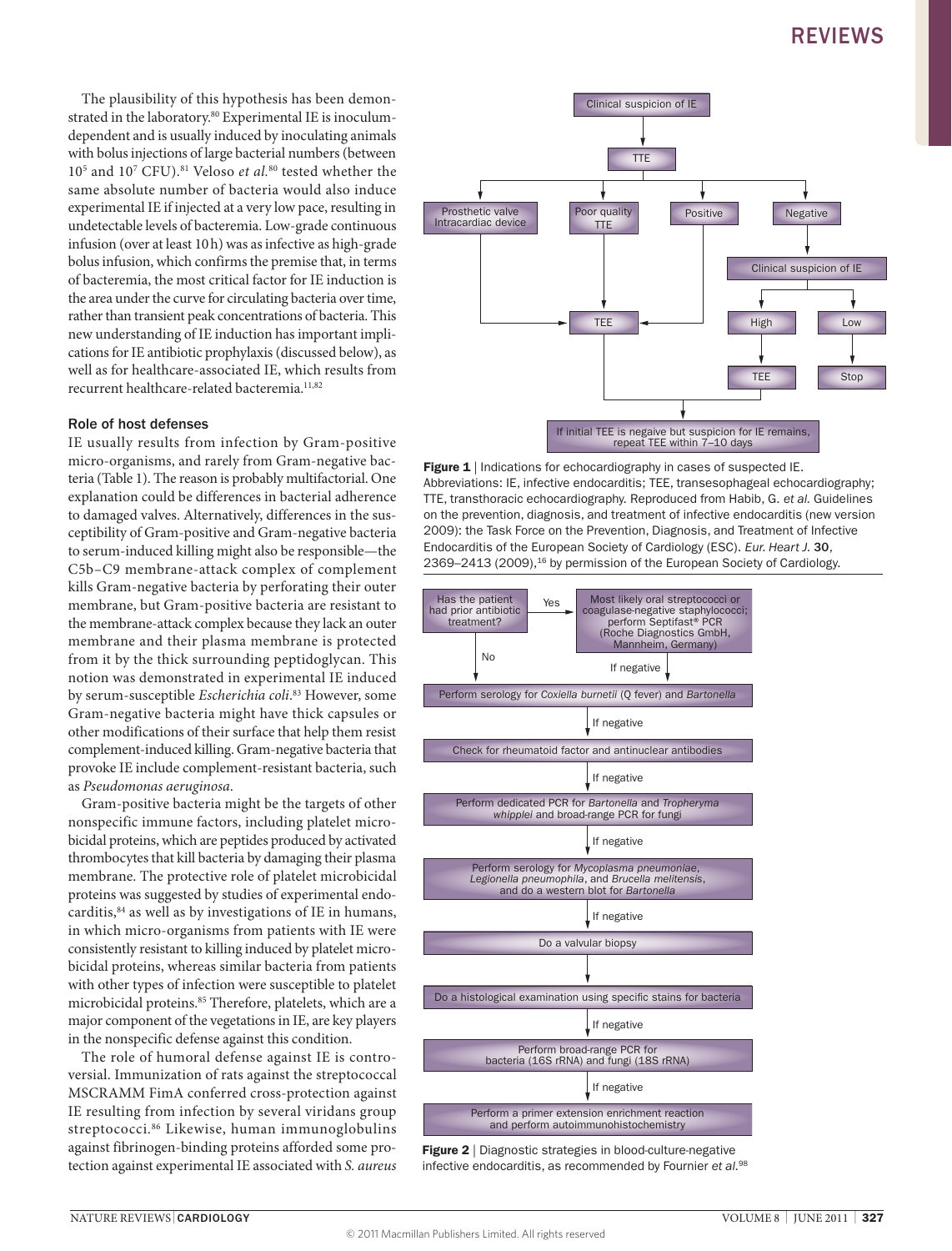| <b>Table 3</b>   Rafe causes of it associated with negative blood cultures |                                                                                                                                         |                                                                                                                                                                                                                                                                                                    |  |  |
|----------------------------------------------------------------------------|-----------------------------------------------------------------------------------------------------------------------------------------|----------------------------------------------------------------------------------------------------------------------------------------------------------------------------------------------------------------------------------------------------------------------------------------------------|--|--|
| Pathogens                                                                  | Diagnostic procedures                                                                                                                   | Proposed therapy*                                                                                                                                                                                                                                                                                  |  |  |
| Brucella spp.                                                              | <b>Blood cultures (fastidious</b><br>organism <sup>#</sup> ), serology, and culture,<br>immunohistology and PCR of<br>surgical material | Doxycycline 200 mg/24 h + rifampin 900-1,200 mg/24 h + cotrimoxazole<br>960mg/12h orally<br>Treatment duration >3 months (cure is considered when antibody titers<br>are $< 1:160$ )<br>Addition of streptomycin 15 mg/kg/24h in 2 doses for the first week is<br>optional                         |  |  |
| Coxiella burneti<br>(agent of Q fever)                                     | Serology (IgG phase I > 1:800)<br>and tissue culture.<br>immunohistology and PCR of<br>surgical material                                | Doxycycline 200 mg/24h + hydroxychloroquine (200-600 mg/24h) orally<br>or doxycycline 200 mg/24h+quinolone (for example, ofloxacin<br>400 mg/24h) orally<br>Treatment duration >18 months (cure is considered when IgG phase I<br>titers are $\leq$ 1:200, and lgA and lgM titers are $\leq$ 1:50) |  |  |
| Bartonella spp.                                                            | <b>Blood cultures (fastidious</b><br>organism <sup>#</sup> ), serology, and culture,<br>immunohistology and PCR of<br>surgical material | Ceftriaxone 2g/24h (in 1 dose) IV, amoxicillin 12g/24h (in 4-6 doses)<br>IV, or doxycycline 200 mg/24h orally for 6 weeks, and (with any of the<br>above choices) aminoglycoside <sup>§</sup> (for example gentamicin 3 mg/24 h) for<br>3 weeks<br>Surgery is required in up to 90% of cases       |  |  |
| Chlamydia spp.                                                             | Serology <sup>  </sup> and culture,<br>immunohistology and PCR of<br>surgical material                                                  | Doxycycline 200 mg/24h or a newer fluoroquinolone (moxifloxacin<br>400 mg/24 h)<br>For the long term (optimal duration unknown)                                                                                                                                                                    |  |  |
| Mycoplasma spp.                                                            | Serology and culture,<br>immunohistology and PCR of<br>surgical material                                                                | Doxycycline 200 mg/24h or a newer fluoroquinolone (moxifloxacin<br>400 mg/24 h)<br>Treatment duration >6 months                                                                                                                                                                                    |  |  |
| Legionella spp.                                                            | Blood cultures (fastidious<br>organism <sup>#</sup> ), serology, and culture,<br>immunohistology and PCR of<br>surgical material        | Macrolides (for example erythromycin 3g/24h IV for 2 weeks and then<br>orally)+rifampin 300-1,200 mg/24h or ciprofloxacin 1.5g/24h orally <sup>1</sup><br>Treatment duration 6 months                                                                                                              |  |  |
| Tropheryma whipplei<br>(agent of Whipple<br>disease)                       | Histology and PCR of surgical<br>material                                                                                               | Cotrimoxazole 960 mg/12h alone, or penicillin G 1.2 MU/24h<br>+ streptomycin 1g/24h IV for 2 weeks and then cotrimoxazole<br>960 mg/12h orally for 1 year, or doxycycline 200 mg/24h<br>+hydroxychloroquine 200-600 mg/24h orally for >18 months<br>For the long term (optimal duration unknown)#  |  |  |

Data summarized from Habib et al.,<sup>16</sup> Brouqui & Raoult,<sup>65</sup> Brouqui & Raoult,<sup>99</sup> and Moreillon.<sup>127</sup> \*Owing to the lack of large series on IE resulting from these pathogens, optimal treatment duration is mostly unknown; treatment durations in the table are indicative, and on the basis of selected case reports. ‡The<br>Iaboratory must be made aware of this possibility. <sup>§</sup>Several therap with aminoglycosides, doxycycline, vancomycin and quinolones. ||Beware of serologic crossreaction with the more-common IE pathogen *Bartonella* spp.. ¶ Newer fluoroquinolones are more potent than ciprofloxacin against intracellular pathogens such as Mycop*lasma s*pp., Legionella spp., and Chlamydia spp.. "Treatment of<br>patients with Whipple IE remains highly empirical; successes

or coagulase-negative staphylococci, 87 and anti-Ace antibodies protected animals against experimental IE caused by *E. faecalis*. 73 However, immunization of rabbits againstthe enterococcal aggregation substance failed to protect the animals in one study,<sup>88</sup> and worsened valve infection in a more-recent observation, in which passive protection with Fabs was shown to improve disease outcome.<sup>89</sup> These observations indicate that certain types of antibody could be detrimental as a result of their agglutinating or proinflammatory activity. The role of vaccination clearly remains to be elucidated.

 $\overline{r}$  if  $\overline{a}$  | Rare causes of IE associated with negative blood cultures

IE is not noticeably more frequent in immunocompromised patients than in those without an immune defect, with the exception of patients with HIV who might have additional risk factors and behaviors.17 In established infection, bacteria are clustered in amorphous platelet–fibrin clots (the vegetations), permitting little access to phagocytes for removal of the bacteria. Such a 'therapeutic sanctuary' explains why successful treatment of IE relies primarily on antibiotic-induced death of bacteria, rather on host defenses.

# **Prophylaxis**

IE should be prevented whenever possible. The choice of appropriate prophylactic measures requires identification of patients at risk, determination of the procedures or circumstances that may result in bacteremia, choice of an appropriate antimicrobial regimen, and balancing of the known risks against the possible benefits of intervention.

In the past few years, working groups of the American Heart Association<sup>90</sup> and the European Society of Cardiology<sup>16</sup> successively revised their guidelines for prophylaxis, the content of which is summarized in Box 1 and Table 2. The American<sup>90</sup> and European<sup>16</sup> guidelines greatly simplify the choice of prophylactic drugs and, therefore, might improve compliance. Notably, however, the lack of controlled prospective studies means that the level of evidence for these guidelines still relies on expert opinion, except for the case of prophylaxis before cardiac surgery. Because prospective studies of IE prophylaxis in humans raise ethical issues and would require too many patients, the practice of IE prophylaxis is still based on its proven efficacy in experimental animal models.

The guideline working groups reviewed the Englishlanguage literature on the subject and found that there were practically no epidemiological correlations between dental or other medico-surgical procedures and ensuing IE. They concluded that only an extremely small number of cases of IE might be prevented by antibiotic prophylaxis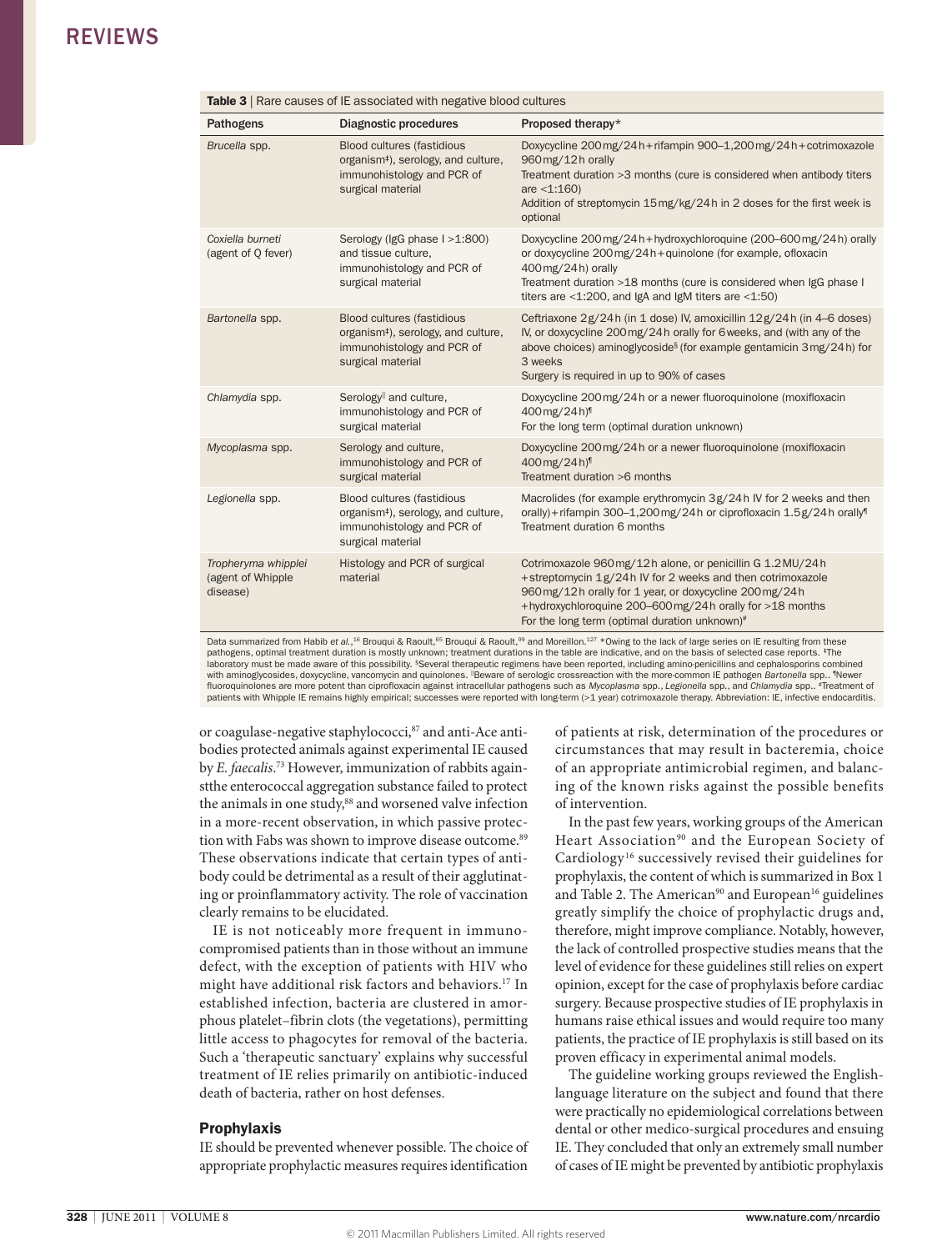#### Table 4 | Suggested empirical antibiotic treatment for patients with IE\*

| Antibiotic used                                                                         | Adult daily dose                                                                                                                                     | Pediatric daily dose <sup>#</sup>                                                                                                                                              | <b>Treatment</b><br>duration (weeks) | <b>Comments</b>                                                                                                                                                                                                                                                                |
|-----------------------------------------------------------------------------------------|------------------------------------------------------------------------------------------------------------------------------------------------------|--------------------------------------------------------------------------------------------------------------------------------------------------------------------------------|--------------------------------------|--------------------------------------------------------------------------------------------------------------------------------------------------------------------------------------------------------------------------------------------------------------------------------|
| Ampicillin-sulbactam<br>(or amoxicillin-<br>clavulanate)<br>$+$ gentamicin <sup>§</sup> | $4 \times 3 - 4$ g IV (for either)<br>$+3$ mg/kg IV or IM in 2-3<br>equally divided doses,<br>respectively.                                          | 300 mg/kg IV in 4–6 equally divided<br>doses $+3$ mg/kg IV or IM in 2-3<br>equally divided doses, respectively.                                                                | $4 - 6$                              | For patients with NVE or late $(\geq 12$ months<br>after surgery) PVE. Patients with blood-culture-<br>negative IE should be treated in consultation<br>with an infectious disease specialist.                                                                                 |
| Vancomycin<br>$+$ gentamicin <sup>§</sup><br>+ ciprofloxacin                            | $2 \times 15$ mg/kg IV + 3 mg/kg<br>IV or IM in 2-3 equally<br>divided doses<br>$+2\times500$ mg orally<br>or $2 \times 400$ mg IV,<br>respectively. | Fluoroquinolones are contraindicated<br>in children. Consult an infectious<br>disease specialist.                                                                              | $4 - 6$                              | For patients with NVE or late $(\geq 12$ months<br>after surgery) PVE who are unable to tolerate<br>β-lactams; ciprofloxacin is not uniformly active<br>on Bartonella spp and so addition of<br>doxycycline 200 mg/24h is an option if<br>Bartonella spp. is highly plausible. |
| Vancomycin<br>$+$ gentamicin <sup>§</sup><br>$+$ rifampin                               | $2 \times 15$ mg/kg IV + 3 mg/kg<br>IV or IM in 2-3 equally<br>divided doses<br>$+3\times300$ mg orally,<br>respectively.                            | 40 mg/kg IV in 2-3 equally divided<br>$doses + 3mg/kg$ per day IV or IM in<br>2-3 equally divided doses + 20 mg/kg<br>IV or orally in 3 equally divided doses<br>respectively. | 6, 2, and 6,<br>respectively         | For patients who have early $\left($ < 12 months<br>after surgery) PVE. If no clinical response,<br>surgery and, possibly, extension of the<br>antibiotic spectrum to gram-negative<br>pathogens must be considered.                                                           |
|                                                                                         |                                                                                                                                                      |                                                                                                                                                                                |                                      |                                                                                                                                                                                                                                                                                |

\*Empirical regimens described in this table are based on consensus opinion of experts and on most likely infective pathogen and antibiotic susceptibility. ‡Pediatric doses should not exceed adult doses. <sup>§</sup>Renal function and serum concentrations of gentamicin should be monitored once a week (twice in case of renal failure); when given in three divided doses, pre-dose (trough) serum concentrations of gentamicin should be <1 mg/l and postdose (peak; 1 h after injection) serum concentrations should be 3–4 mg/l. "Serum concentrations of vancomycin should be<br>10–15 mg/l before treatment (trough level valve infective endocarditis; PVE, prosthetic-valve infective endocarditis. Reproduced from Habib, G. et al. Guidelines on the prevention, diagnosis, and treatment of infective endocarditis (new version 2009): the Task Force on the Prevention, Diagnosis, and Treatment of Infective Endocarditis of the European Society of Cardiology (ESC). *Eur. Heart J.* 30, 2369-2413 (2009),<sup>16</sup> by permission of the European Society of Cardiology.

for dental procedures, even if such prophylactic therapy were 100% effective; IE prophylaxis for dental procedures is only appropriate for patients with underlying cardiac conditions associated with the highest risk of adverse outcome from IE; for patients with these underlying cardiac conditions, prophylaxis is appropriate for all dental procedures that involve manipulation of gingival tissue or the periapical region of teeth or perforation of the oral mucosa; prophylaxis is not recommended solely on the basis of an increased lifetime risk of acquisition of IE; and administration of antibiotics solely to prevent IE is not recommended for patients who undergo a genitourinary or gastrointestinal tract procedure.<sup>16,90</sup>

The recurrent bouts of bacteremia during physiological activity<sup>76-78</sup> and the demonstration that continuous low-grade bacteremia induces experimental IE in animals<sup>80</sup> described above, indicate that prescription of antibiotic prophylaxis should be limited. As a result, most at-risk populations are left without any suggestions for how to prevent IE. Although this guidance might be difficult to accept by patients who have tediously learned to comply with previous guidelines, new avenues for prevention should open up as a result of this conclusion. One measure is to promote dental hygiene, since inflamed gums are more likely to release bacteria into the blood than healthy gums.78 Another is to revisit the ideas of vaccination<sup>69,82,83</sup> and antiaggregant therapy,<sup>91</sup> which could be more effective in the setting of low-grade bacteremia than when patients are overwhelmed by high concentrations of circulating bacteria, as recapitulated in current IE experimental models.

# **Diagnosis**

Blood cultures and cardiac imaging with echocardiography are the cornerstones of IE diagnosis and cannot be bypassed. This point is emphasized in the modified Duke criteria for diagnosis of IE (Box 2), which were developed

to more-accurately detect IE in the cases of negative blood cultures and *S. aureus* bacteremia.92 Identification of the infecting organisms is of primary importance because this knowledge guides antibiotic therapy. Culture-positive IE represents approximately 85% of all cases. Two sets of blood cultures taken 30min apart will reveal the causative organism in approximately 90% of cases and three sets will provide this information in up to 98% of cases.<sup>93</sup>

Ideally, all patients with suspected IE should undergo early echocardiography to assess valve status and cardiac function, and evaluate the risk of embolic events (Figure 1).16,94 For the detection of vegetations, transesophageal echocardiography has a sensitivity of 90–100%, whereas that of transthoracic echocardiography ranges from 40% to 63%.95

Blood-culture-negative IE is an important consideration in the diagnosis of this disease, and falls in three categories: IE in patients who received antibiotherapy before blood cultures were drawn ( $\sim$ 50% of cases);<sup>96</sup> IE resulting from infection by fastidious organisms such as nutritionallyvariant streptococci, fastidious Gram-negative bacilli of the HACEK group, *Brucella* spp. (in endemic areas), and fungi;<sup>96</sup> and IE caused by intracellular bacteria such as the zoonotic agents *Coxiella burnetii* and *Bartonella,* and *Tropheryma whipplei*, which is the bacterium that causes Whipple disease.<sup>97</sup> Bacteria in patients who have received previous antibiotics, and bacteria of the HACEK group, might be detected after prolonged (more than 1 week) incubation of the blood cultures—the laboratory must be made aware of these possibilities. Additionally, diagnosis of intracellular bacteria relies on serologies and gene amplification, and might require valve material. Figure 2 depicts an algorithm proposed by Fournier and colleagues in 2010 to address the issue of culture-negative IE.98 Table 3 lists the principal organisms responsible for blood-culture-negative IE, and the proposed diagnostic procedures and therapies.<sup>65,99</sup>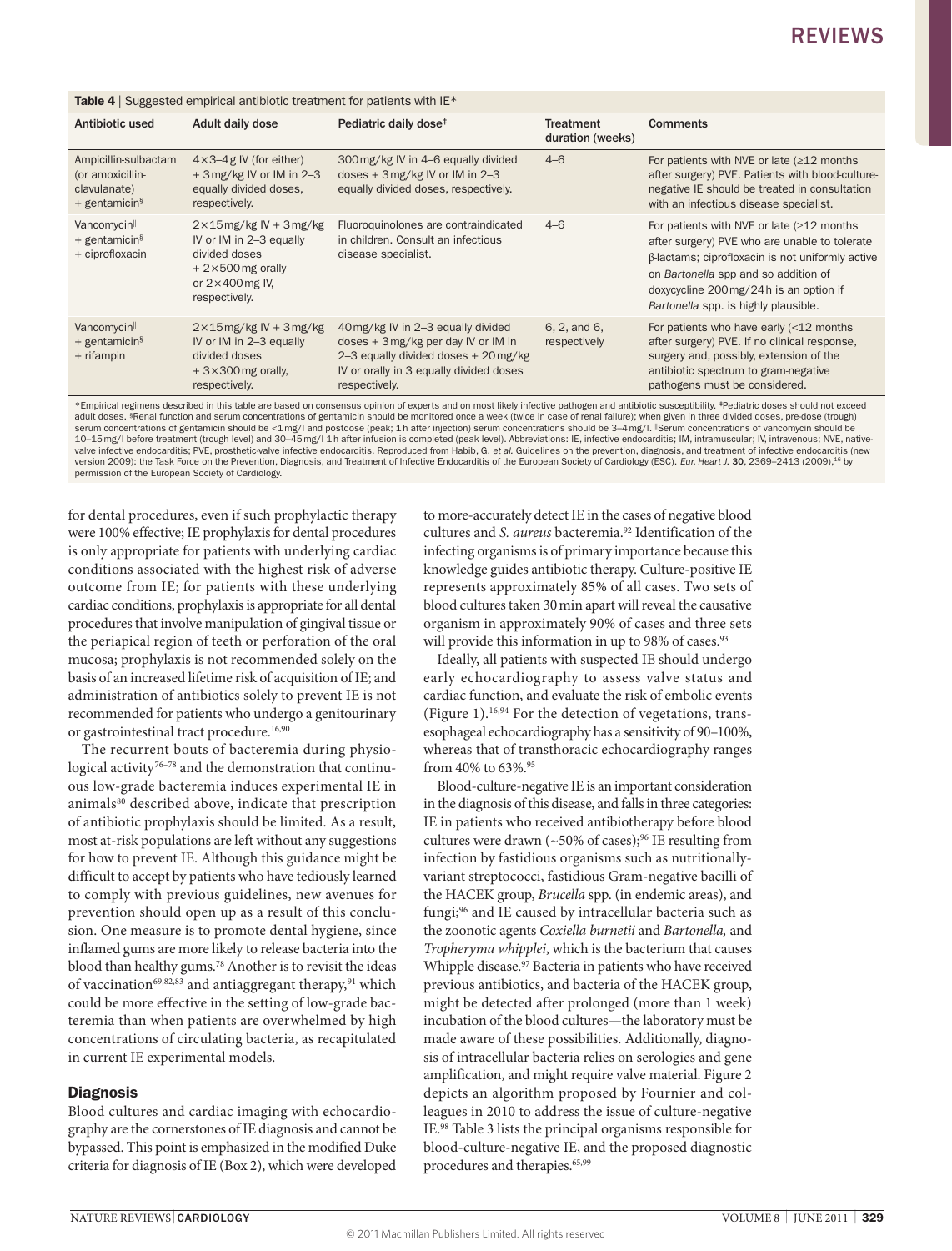| <b>Table 5</b> Suggested treatment for NVE caused by oral streptococci and group D streptococci <sup>*</sup> |                                                                                                              |                                                                                                                                                                                |                                      |                                                                                                                                                                                                                                                                                                                                                   |  |  |
|--------------------------------------------------------------------------------------------------------------|--------------------------------------------------------------------------------------------------------------|--------------------------------------------------------------------------------------------------------------------------------------------------------------------------------|--------------------------------------|---------------------------------------------------------------------------------------------------------------------------------------------------------------------------------------------------------------------------------------------------------------------------------------------------------------------------------------------------|--|--|
| <b>Antibiotic</b><br>used                                                                                    | Adult daily dose                                                                                             | Pediatric daily dose <sup>#</sup>                                                                                                                                              | <b>Treatment</b><br>duration (weeks) | <b>Comments</b>                                                                                                                                                                                                                                                                                                                                   |  |  |
| Penicillin-susceptible (MIC < 0.125 mg/l) infection                                                          |                                                                                                              |                                                                                                                                                                                |                                      |                                                                                                                                                                                                                                                                                                                                                   |  |  |
| Penicillin G <sup>§</sup>                                                                                    | $6\times2-3$ million U IV                                                                                    | 200,000 U/kg in 4–6 divided doses                                                                                                                                              | $\overline{4}$                       | Standard treatment. Preferred choice in patients aged<br>>65 years or with impaired renal function                                                                                                                                                                                                                                                |  |  |
| Penicillin G <sup>§</sup><br>$+$ gentamicin <sup>  </sup>                                                    | $6 \times 2 - 3$ million U IV +<br>$1 \times 3$ mg/kg IV or IM,<br>respectively                              | 200,000 U/kg in 4-6 divided doses<br>+ 3 mg/kg IV or IM in 1 dose or in 3<br>equally divided doses, respectively                                                               | 2                                    | Short-term treatment (combination with an<br>aminoglycoside allows a shorter duration<br>of treatment)                                                                                                                                                                                                                                            |  |  |
| Ceftriaxone                                                                                                  | $1 \times 2$ g IV or IM                                                                                      | $1 \times 100$ mg/kg IV or IM                                                                                                                                                  | $\overline{4}$                       | Standard treatment. Preferred choice for outpatient<br>therapy, which should be considered in the absence of<br>complications and in patient who are medically stable.<br>Education of patient and staff is essential, as are<br>regular evaluations after discharge (that is, nurse every<br>day and physician in charge once or twice per week) |  |  |
| Ceftriaxone<br>+ netilmicin<br>(or gentamicin<br>if netilmicin is<br>not available)                          | 1×2g IV or IM<br>$+1\times4$ mg/kg IV<br>(or $1 \times 3$ mg/kg IV or<br>IM for gentamicin),<br>respectively | $1 \times 100$ mg/kg IV or IM<br>+ (as netilmicin has not been studied<br>in children) gentamicin 3 mg/kg IV or<br>IM in 1 dose or in 3 equally divided<br>doses, respectively | 2                                    | Short-term treatment (combination with an<br>aminoglycoside allows a shorter duration of treatment).<br>Preferred choice for outpatient therapy as above                                                                                                                                                                                          |  |  |
| Vancomycin <sup>¶</sup>                                                                                      | $2 \times 15$ mg/kg IV                                                                                       | 40 mg/kg IV in 2-3 equally divided<br>doses                                                                                                                                    | $\overline{4}$                       | For patients allergic to ß-lactam                                                                                                                                                                                                                                                                                                                 |  |  |
|                                                                                                              | Penicilin resistant (MIC $>1$ mg/l) <sup>#</sup> infection                                                   |                                                                                                                                                                                |                                      |                                                                                                                                                                                                                                                                                                                                                   |  |  |
| Penicillin G <sup>§</sup><br>$+$ gentamicin                                                                  | $6\times2-3$ million U IV +<br>$1 \times 3$ mg/kg IV or IM,<br>respectively                                  | 200,000 U/kg in 4-6 divided doses<br>+ 3 mg/kg IV or IM in 1 dose or in 3<br>equally divided doses, respectively                                                               | $\overline{4}$                       | Gentamicin should be used for only the first 2 weeks<br>of treatment                                                                                                                                                                                                                                                                              |  |  |
| Vancomycin <sup>1</sup> +<br>gentamicin                                                                      | $2 \times 15$ mg/kg IV +<br>$1 \times 3$ mg/kg IV or IM,<br>respectively                                     | 40 mg/kg IV in 2-3 equally divided<br>doses                                                                                                                                    | $\overline{4}$                       | For patients allergic to $\beta$ -lactam. Gentamicin should be<br>used for only the first 2 weeks of treatment                                                                                                                                                                                                                                    |  |  |

Recommendations are made on the basis of guidelines from the American Heart Association<sup>15</sup> and the European Society of Cardiology.<sup>16</sup> \*Notes for other streptococcal species: short-term (2 weeks) therapy should not be used for other streptococcal species, owing to a lack of experience; IE caused by *S. pneumoniae* is often accompanied by meningitis—ceftriaxone (not penicillin) and, possibly, vancomycin should be used in this case; treatment for IE associated with a nutritionally variant streptococci (for example, *Abiotrophia*) should include aminoglycosides for at least 4 weeks. ‡Pediatric doses should not exceed adult doses. §Amoxicillin or ampicillin (100–200mg/kg/24h in 4–6 equally divided doses is proposed as alternative to penicillin G in European guidelines.<sup>16 ∥</sup>Renal function and serum concentrations of gentamicin should be monitored once every week; when given in a single daily dose, as recommended here, serum concentrations of<br>gentamicin should be <1 mg/l befo level) and 30–45mg/l 1h after infusion is completed (peak level). #Some guidelines consider MIC >0.5mg/l to be full resistance. Abbreviations: IE, infective endocarditis; IM, intramuscular; IV, intravenous; NVE, native-valve infective endocarditis.

# Management

Successful treatment of patients with IE relies on microbial eradication by antimicrobial drugs alone or in combination with surgery. Therapeutic schemes recommended for patients who have not yet received a firm diagnosis, and for IE associated with the most common pathogens —streptococci, staphylococci, *Enterococcus* spp., and fastidious Gram-negative bacteria of the HACEK group —are presented in Tables 4–8, respectively.High concentrations of antibiotics in the serum are desirable to ensure drug penetration into vegetations. Prolonged (4–6 weeks) treatment is necessary to kill dormant bacteria clustered in infected foci. Antibiotic choice is based on the minimal inhibitory concentration (MIC) of the drug for the pathogen. More sophisticated tests, such as inhibitory or bactericidal concentrations of the serum have been proposed, but their therapeutic utility has not been validated. Synergistic bactericidal drug combinations should be considered in many cases.

Drug treatment for patients with PVE is longer (at least 6 weeks) than that for patients with NVE (2–6 weeks), but is qualitatively similar except in the case of staphylococcal PVE, where treatment should include rifampin whenever the strain is susceptible to this agent. Treatment failure can result from inadequate antibiotic administration, the presence of a focus that must be removed surgically, or antibiotic resistance. The three most-problematic microbes with respect to antibiotic resistance are penicillin-resistant streptococci, methicillin-resistant and vancomycin-resistant staphylococci, and multipledrug-resistant enterococci. Culture-negative IE resulting from intracellular pathogens can also fail to respond to standard therapy (Table 3).

Surgery is necessary in up to 50% of IE cases.<sup>21</sup> The main indications for surgery (Box 3) are heart failure (usually related to valve dysfunction), uncontrolled infection (often associated with perivalvular extension and atrioventricular conduction defects), and prevention of systemic embolism. The question of whether surgery should be performed early (within the initial hospitalization, as defined by Lalani and colleages<sup>100</sup>) or later in the course of therapy has been debated, as the latest published observational studies have provided conflicting findings.<sup>101-105</sup> However, when using appropriate statistical models, early valve surgery is shown to be beneficial in terms of long-term survival and improved prognosis, despite being associated with a slight increase in early postoperative mortality.106 As a result, a propensity to recommend early surgery during the active phase of IE now exists, to avoid progression to heart failure and irreversible structural damage, and to prevent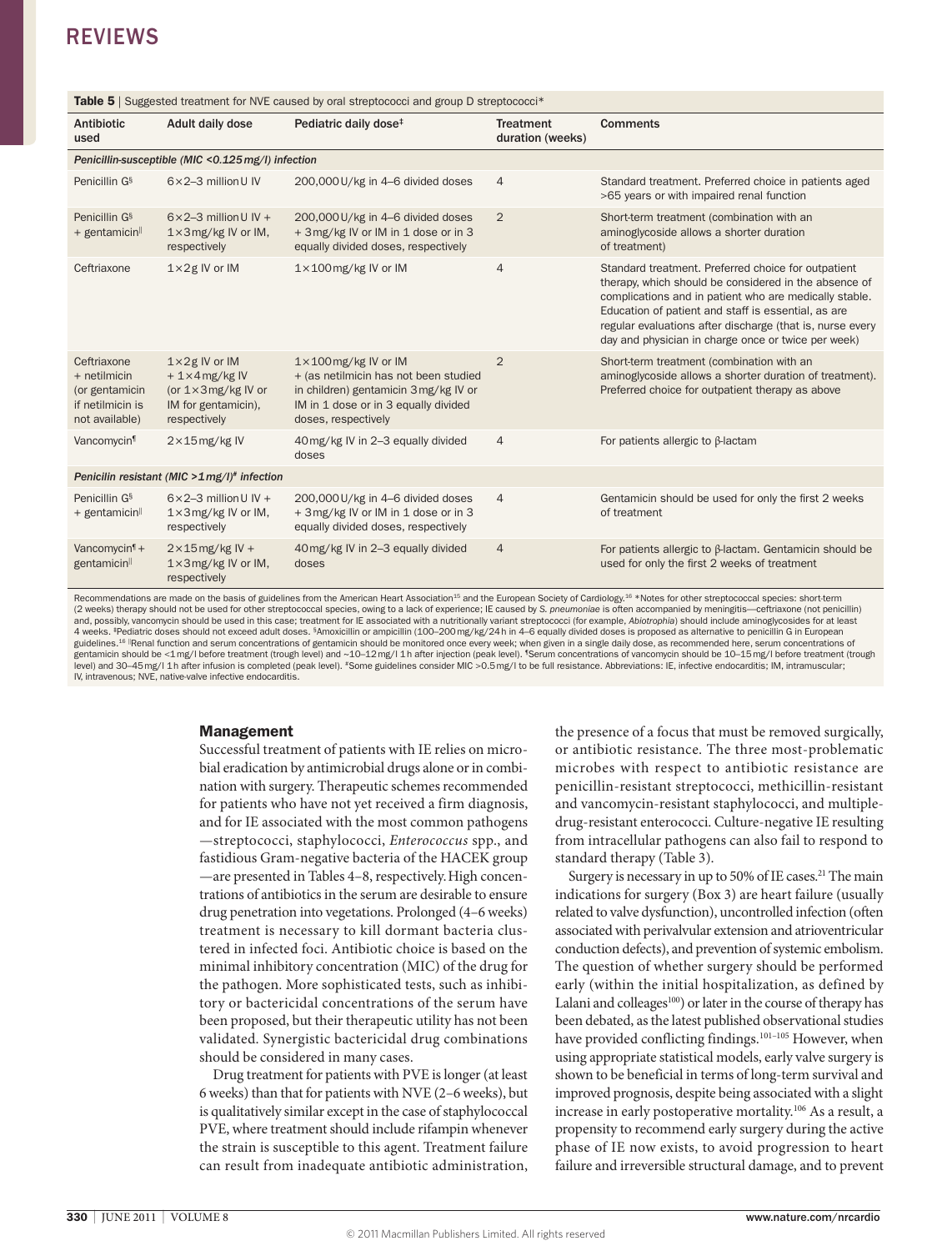# Table 6 | Suggested treatment for left-sided IE\* caused by staphylococci infection

| Antibiotic used                                                                              | Adult daily dose                                                                                                          | Pediatric daily dose <sup>#</sup>                                                                                                                                                      | <b>Treatment</b><br>duration                           | Comments                                                                                                                                                                                                                                                                                                                                                 |  |
|----------------------------------------------------------------------------------------------|---------------------------------------------------------------------------------------------------------------------------|----------------------------------------------------------------------------------------------------------------------------------------------------------------------------------------|--------------------------------------------------------|----------------------------------------------------------------------------------------------------------------------------------------------------------------------------------------------------------------------------------------------------------------------------------------------------------------------------------------------------------|--|
| <b>Native-valve IE</b>                                                                       |                                                                                                                           |                                                                                                                                                                                        |                                                        |                                                                                                                                                                                                                                                                                                                                                          |  |
| Oxacillin (or<br>[flu]cloxacillin)<br>$+$ gentamicin <sup>‡</sup>                            | $6\times 2g$ IV (for either)<br>+ 3 mg/kg IV or IM in 2-3<br>equally divided in doses,<br>respectively                    | 200 mg /kg IV in 4–6 equally<br>divided doses (for either)<br>+ 3 mg/kg IV or IM in 3 equally<br>divided doses, respectively                                                           | 4–6 weeks<br>and 3-5 days,<br>respectively             | For methicillin-susceptible staphylococci. The clinical<br>benefit of gentamicin addition is not formally<br>demonstrated; its use is optional.                                                                                                                                                                                                          |  |
| Cefazolin (or<br>other first<br>generation<br>cephalosporins)<br>$+$ gentamicin <sup>§</sup> | $3 \times 2$ g IV + 3 mg/kg IV or<br>IM in 2-3 equally divided<br>in doses, respectively                                  | 100 mg/kg IV in three equally<br>divided doses + 3 mg/kg IV or IM in<br>3 equally divided doses,<br>respectively                                                                       | 4-6 weeks<br>and 3-5 days,<br>respectively             | For methicillin-susceptible staphylococci. Alternative<br>to above treatment strategy for patients allergic to<br>penicillins, except for immediate-type penicillin<br>hypersensitivity and only in absence of allergic reaction<br>to cephalosporins. The clinical benefit of gentamicin<br>addition is not formally demonstrated; its use is optional. |  |
| Vancomycin                                                                                   | $2 \times 15$ mg/kg IV                                                                                                    | 40 mg/kg IV in 2-3 equally divided<br>doses                                                                                                                                            | 4-6 weeks                                              | For methicillin-resistant staphylococci and for patients<br>allergic to $\beta$ -lactams.                                                                                                                                                                                                                                                                |  |
| <b>Prosthetic-valve IE</b>                                                                   |                                                                                                                           |                                                                                                                                                                                        |                                                        |                                                                                                                                                                                                                                                                                                                                                          |  |
| Oxacillin (or<br>[flu]cloxacillin)<br>$+$ gentamicin <sup>‡</sup><br>+ rifampin              | $6 \times 2$ g IV + 3 mg/kg/day IV<br>or IM in 2-3 equally<br>divided doses<br>$+3\times300$ mg orally,<br>respectively   | 200 mg/kg IV in 4–6 equally divided<br>doses (for either)<br>+ 3 mg/kg IV or IM in 2-3 equally<br>divided doses + 20 mg/kg IV or<br>orally in 3 equally divided doses,<br>respectively | >6 weeks.<br>2 weeks.<br>and >6 weeks.<br>respectively | For methicillin-susceptible staphylococci. Although the<br>clinical benefit of gentamicin has not been<br>demonstrated, it is recommended for patients with PVE.                                                                                                                                                                                         |  |
| Vancomycin<br>$+$ gentamicin <sup>§</sup><br>$+$ rifampin                                    | $2 \times 15$ mg/kg IV<br>+ 3 mg/kg IV or IM in 2-3<br>equally divided doses +<br>$3\times300$ mg orally,<br>respectively | 40 mg/kg IV in 2-3 equally divided<br>doses $+3$ mg/kg IV or IM in 2-3<br>equally divided doses + 20 mg/kg<br>iv or orally in 3 equally divided<br>doses, respectively                 | >6 weeks.<br>2 weeks.<br>and >6 weeks,<br>respectively | For methicillin-resistant staphylococci and for patients<br>allergic to β-lactams.                                                                                                                                                                                                                                                                       |  |

Recommendations are made on the basis of guidelines from the American Heart Association<sup>15</sup> and the European Society of Cardiology.<sup>16</sup> \*For right-sided IE, uncomplicated disease (that is, with fully susceptible organisms and no cardiac failure or peripheral complications) has been successfully treated with short-course (2 weeks) treatment with cloxacillin alone or in combination with<br>gentamicin,<sup>128</sup> and with 4 daptomycin (at least 6mg/kg/day for 4 weeks) can be used against methicillin-susceptible and methicillin-resistant *S. aureus* right-sided IE. ‡Pediatric doses should not exceed adult doses. §Renal function and serum concentrations of gentamicin should be monitored once a week (twice in case of renal failure); when given in three divided doses, pre-dose (trough) serum concentrations of gentamicin should be <1mg/l and post-dose (peak; 1h after injection) serum concentrations should be 3–4mg/l. Serum concentrations of vancomycin should be 10–15 mg/l before treatment (trough level) and 30–45 mg/l 1h after infusion is completed (peak level). "Rifampin is thought to be particularly useful in infection of a prosthetic device, because it helps eradicate bacteria attached to foreign material; however, this drug should never be used alone, because it selects for resistance at a high frequency (~10<sup>-6)</sup> and physicians should note that it increases the hepatic metabolism of warfarin and other drugs. Abbreviations: IE, infective endocarditis; IM, intramuscular; IV, intravenous.

systemic embolism.16,107,108 Neurological events can be considered as contraindications for cardiac surgery, owing to the risk of anticoagulation-related cerebral hemorrhage. Nevertheless, studies published in the past 5 years indicate that surgery can be performed with a minimum risk of neurological complications, particularly in patients with transient ischemic attack or silent stroke.<sup>109,110</sup> Pathological findings on routine cerebral imaging should not, therefore, prevent surgery in asymptomatic patients. In the case of coma or cerebral hemorrhage, however, surgery should be postponed.<sup>16</sup>

# Empirical treatment

Treatment of IE should be started promptly after a minimum of three sets of blood cultures at 30 min interval are drawn.<sup>93</sup> The choice of empirical therapy (Table 4) depends on whether the patient has received prior antibiotherapy, on whether the infection is an NVE or a PVE, on whether PVE infection is early (<12 months after surgery) or late (>12 months after surgery), and on knowledge of the local epidemiology, including antibiotic resistance and specific blood-culture-negative pathogens.111,112 NVE and late PVE regimens should account for the possibility of staphylococci, streptococci, HACEK species and *Bartonella* spp. Treatment must be adjusted immediately after diagnosis of the pathogen.

# Penicillin-resistant streptococci

All streptococci that cause IE can demonstrate intermediate penicillin-resistance (MIC of 0.1–1 mg/l) or full penicillin-resistance (MIC >1 mg/l), with the exception of *S. gallolyticus* and group A streptococci, which are still uniformly susceptible to penicillin. Treatment of patients with IE caused by penicillin-susceptible and penicillin-resistant streptococci is qualitatively similar, except that short-course (2 weeks) therapy should not be used in case of resistance, and synergistic bactericidal combinations of β-lactams with aminoglycosides are preferred in these cases (Table 5).<sup>113</sup> Little experience exists with highly resistant isolates (MIC ≥4mg/l); vancomycin might be preferred in such circumstances.

# MRSA and vancomycin-resistant staphylococci

Methicillin-resistant *S. aureus* (MRSA) are usually resistant to multiple antibiotics, and vancomycin is currently the only therapeutic option for severe infections (Table 6). However, vancomycin-intermediate *S. aureus* (MIC 4–16 mg/l) and heterovancomycin-intermediate *S. aureus* (MIC ≤2 mg/l, but with subpopulations growing at higher concentrations) have become prevalent, and have been associated with failure of IE therapy.<sup>114</sup> In addition, a few highly vancomycin-resistant *S. aureus* (MIC ≥32 mg/l) with a vancomycin-resistance cassette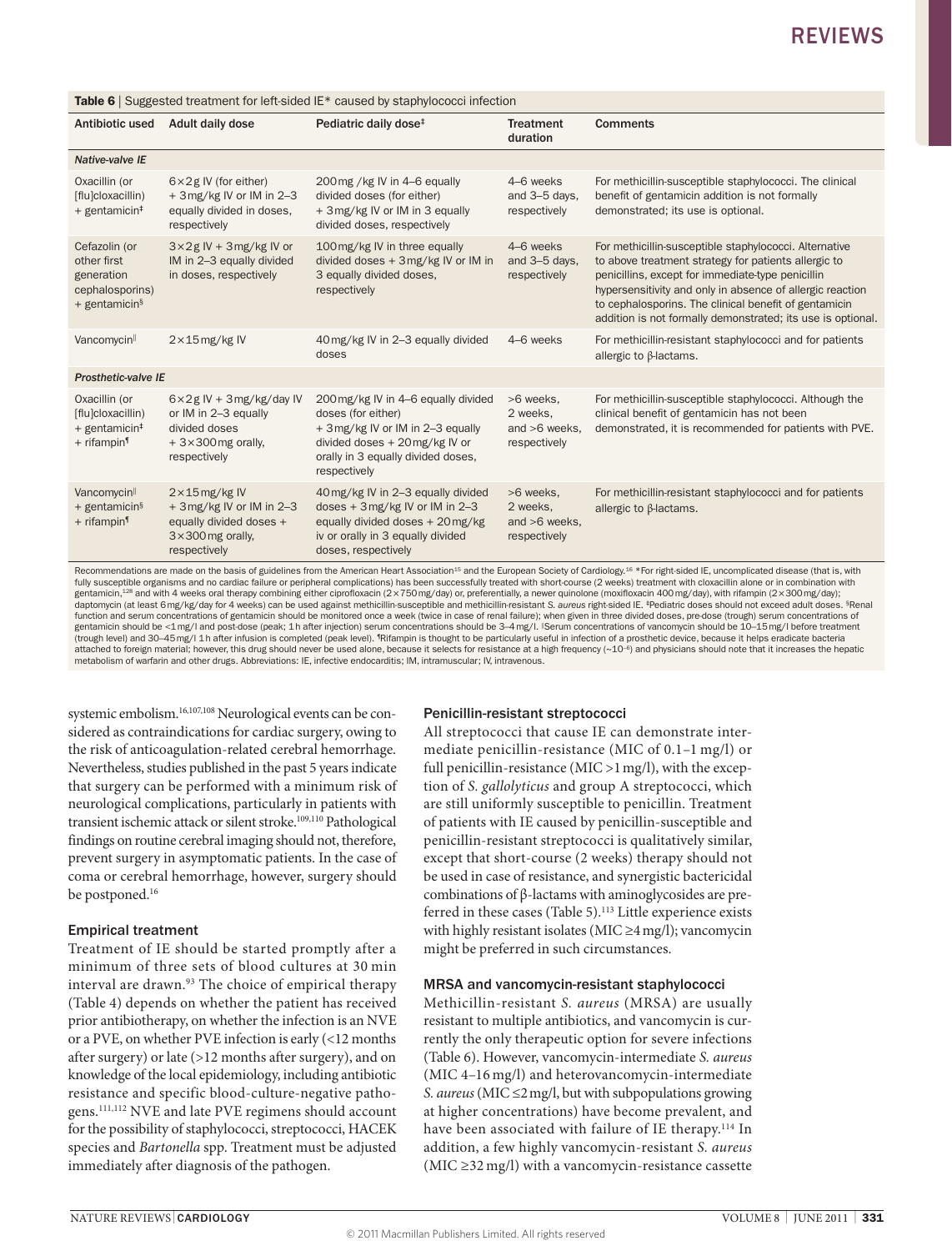#### Table 7 | Suggested treatment for IE caused by *Enterococcus* spp.

| Antibiotic used                                                     | Adult daily dose                                                                                  | Pediatric daily dose*                                                                                                    | <b>Treatment</b><br>duration (weeks) | <b>Comments</b>                                                        |
|---------------------------------------------------------------------|---------------------------------------------------------------------------------------------------|--------------------------------------------------------------------------------------------------------------------------|--------------------------------------|------------------------------------------------------------------------|
| Penicillin G<br>$+$ gentamicin <sup><math>\ddagger</math></sup>     | $6\times3-5$ million U IV + 3 mg/kg IV<br>or IM in 2-3 equally divided<br>doses, respectively     | 200,000U/kg IV in 4–6 equally divided doses<br>+ 3 mg/kg IV or IM in 3 equally divided doses,<br>respectively            | $4 - 6$                              | 6-weeks therapy<br>recommended for patients<br>with >3 months symptoms |
| Ampicillin<br>(or amoxicillin) $§$<br>$+$ gentamicin <sup>#  </sup> | $6 \times 2g$ IV (for either) + 3 mg/kg IV<br>or IM in 2-3 equally divided<br>doses, respectively | 300 mg/kg IV in 4–6 equally divided doses (for either)<br>+ 3 mg/kg IV or IM in 3 equally divided doses,<br>respectively | $4 - 6$                              | Alternative to above<br>treatment strategy                             |
| Vancomycin <sup>1</sup><br>$+$ gentamicin <sup>#</sup>              | $2\times15$ mg/kg IV + 3 mg/kg IV<br>or IM in 2-3 equally divided<br>doses, respectively          | 40 mg/kg IV in 2-3 equally divided doses<br>+ 3 mg/kg IV or IM in 3 equally divided doses,<br>respectively               | 6                                    | For patients allergic to<br>$\beta$ -lactams                           |

Recommendations are made on the basis of guidelines from the American Heart Association<sup>15</sup> and the European Society of Cardiology.<sup>16</sup> Aminoglycosides toxicity remains a problem. One study reported success with a shorter course (2-3 weeks) of aminoglycoside combined with β-lactams.<sup>129</sup> On the other hand, a link between aminoglycoside nephrotoxicity and mortality in patients with IE has not been demonstrated.<sup>130</sup> In cases of multiresistance to aminoglycosides, β-lactams, and vancomycin: some suggested alternatives are linezolid 2×600 mg/day IV or orally for >8 weeks (control<br>hematological toxicity), (trough) serum concentrations of gentamicin should be <1mg/l and post-dose (peak; 1h after injection) serum concentrations should be 3–4mg/l. In cases of high-level resistance to gentamicin (MIC >1,000 mg/l), replace gentamicin with streptomycin 15 mg/kg per day in two equally divided doses, if the infection is susceptible to streptomycin, or use a more-prolonged course of β-lactam<br>therapy. <sup>§</sup>In case of βregimens, if resulting from stuctural alteration and overexpression of penicillin-binding protein 5. ||Ampicillin can be combined with ceftriaxone 2×2g/24h in the case of gentamicin-resistant<br>E. faecalis.<sup>29</sup> "Serum concen

#### Table 8 | Suggested treatment of IE caused by fastidious Gram-negative bacteria of the HACEK group

| Antibiotic used                                        | Adult daily dose                                                | Pediatric daily dose*                                                                                                 | <b>Treatment</b><br>duration (weeks) | <b>Comments</b>                                                           |
|--------------------------------------------------------|-----------------------------------------------------------------|-----------------------------------------------------------------------------------------------------------------------|--------------------------------------|---------------------------------------------------------------------------|
| Ceftriaxone                                            | $1x2g$ IV or IM                                                 | $1x100$ mg/kg IV or IM                                                                                                | 4                                    | Preferred for outpatient treatment,<br>since it is a once-a-day treatment |
| Ampicillin <sup>#</sup><br>$+$ gentamicin <sup>§</sup> | $6x2g$ IV + $3x1mg/kg$<br>IV or $IM$ , $\parallel$ respectively | 300 mg/kg IV in 4-6 equally divided doses + 3 mg/kg IV<br>or IM in 1 dose or in 3 equally divided doses, respectively | $\overline{4}$                       | Alternative to above treatment<br>strategy                                |

Recommendations are made on the basis of guidelines from the American Heart Association<sup>15</sup> and the European Society of Cardiology.<sup>16</sup> \*Pediatric doses should not exceed adult doses. ‡Ampicillin should not be used if microbes produce β-lactamases. §Renal function and serum concentrations of gentamicin should be monitored once a week (twice in case of renal failure); when given in three equally divided doses, pre-dose (trough) serum concentrations of gentamicin should be <1 mg/l and postdose (peak; 1 h after injection) serum concentrations should be 3-4 mg/l. <sup>Ii</sup>Studies suggest that gentamicin 3 mg/kg once daily might be adequate. Abbreviations: HACEK, *Hemophilus parainfluenzae, H. aphrophilus, H. paraphrophilus, H. influenzae*, Actinobacillus actinomyctemcomitans, Cardiobacterium hominis, Eikenella corrodens, Kingella kingae and K. denitrificans; IE, infective endocarditis; IM, intramuscular; IV, intravenous.

> acquired from enterococci have been isolated from infected patients in the past 10 years.<sup>115,116</sup>

> Treating patients with IE caused by vancomycinresistant staphylococci requires new approaches. The lipopeptide daptomycin (6mg/kg per day intravenously) was approved in 2006 by the FDA and the EMA for *S. aureus* bacteremia and right-sided IE.117 'Compassionate studies' suggest that daptomycin might also overcome methicillin resistance and vancomycin resistance in left-sided IE, but definitive studies are missing. Appropriate daptomycin dosing is an important consideration to avoid resistance selection.<sup>117</sup> Other alternative therapies include newer β-lactams with relatively good affinity for penicillin-binding protein  $2A$ ,<sup>118</sup> tigecycline, quinupristin–dalfopristin alone or in combination with β-lactams, β-lactams plus oxazolidinones, or β-lactams plus vancomycin. Such cases warrant consultation with an infectious disease specialist.

# Multiple drug-resistant enterococci

Bactericidal synergism between cell-wall inhibitors and aminoglycosides is mandatory for therapeutic success in the case of enterococcal IE. However, *E. faecalis* (responsible for >80% of entercococcal IE) and *E. faecium* are frequently resistant to gentamicin<sup>119</sup>-an aminoglycoside MIC >500 mg/l is synonymous with loss of bactericidal synergism. Streptomycin can remain active and, therefore, be used instead of gentamicin. Another alternative therapy for gentamicin-resistant *E. faecalis* is the combination of ampicillin with ceftriaxone,<sup>120</sup> which synergize by inhibiting complementary penicillin-binding proteins. Otherwise, more prolonged courses of β-lactams or vancomycin must be undertaken (Table 7).

Resistance to either β-lactam or vancomycin is mainly observed in *E. faecium*. Nevertheless, dual resistance is rare and so β-lactam can usually be used against vancomycin-resistant strains and *vice versa*. Various results, including treatment failure, were reported with quinupristin-dalfopristin, linezolid, daptomycin, and tigegycycline.121 IE associated with such organisms requires consultation with an infectious-disease specialist.

#### Gram-negative bacteria

HACEK-related species are fastidious organisms responsible for less than 5% of all IE cases (Table 1). Because these micro-organisms grow slowly, MIC tests can be difficult to interpret. Some HACEK bacilli produce β-lactamases; therefore, ampicillin is not the first-line option in patients with this type of infection. HACEKrelated species are susceptible to ceftriaxone, other thirdgeneration and fourth-generation cephalosporins, and quinolones. Table 8 lists β-lactam-based treatments. Ciprofloxacin  $(2 \times 400 \text{ mg per day intravenously, or }$ 1,000 mg per day orally) is an alternative to these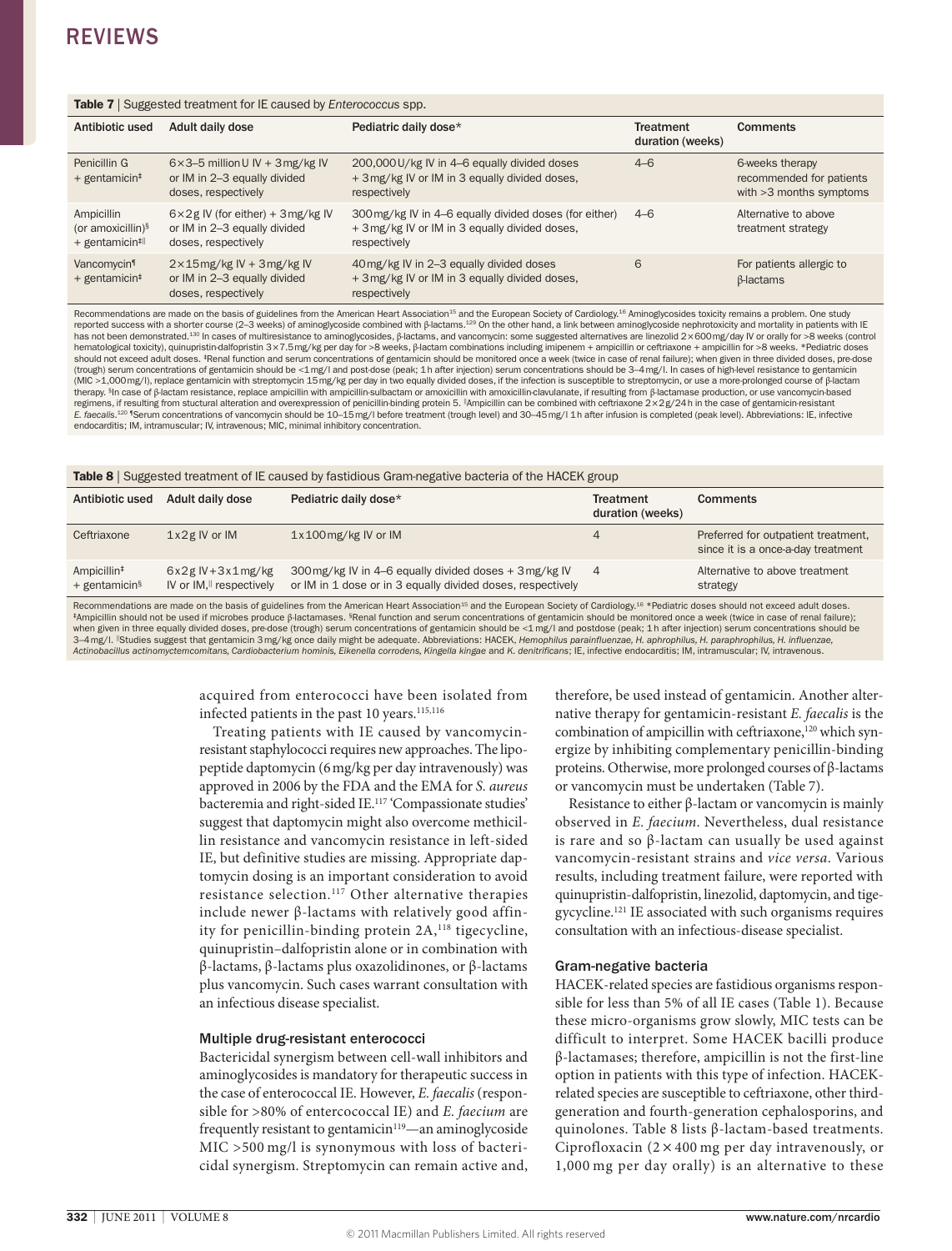therapies, though success with this treatment is not as well-demonstrated.

# Non-HACEK Gram-negative species

In one large survey, IE caused by non-HACEK Gramnegative bacteria were present in 49 of 2,761 (1.8%) cases.122 Most (59%) were PVE, and only 4% occurred in intravenous-drug users. *Escherichia coli* (29%) and *Pseudomonas aeruginosa* (14%) were most-frequently reported, followed by *Salmonella* spp., *Klebsiella* spp., *Serratia marcescens*, and *Neisseria gonorrhea*. Early surgery was frequent (51%) and in-hospital mortality was 24%. The treatment paradigm of such cases is early surgery plus long-term (≥6 weeks) antibiotics with bactericidal combinations of β-lactams with aminoglycosides, and sometimes with quinolones or cotrimoxazole.

# Fungi

Fungal IE is very rare, representing only 2% of reported IE cases, $21,123$  and is particularly difficult to treat. In the late 1990s, mortality among patients with fungal IE was reported to exceed 50%.123,124 No breakthroughs have occurred in the past two decades; therefore, the death rate associated with this particular type of IE probably remains at a similar level. Fungal IE is primarily caused by *Candida* spp. or *Aspergillus* spp., the latter of which is blood-culture-negative, and is most-often diagnosed in cases of PVE, in intravenous-drug users, and in patients who are immunocompromised. Management of patients with fungal IE requires a multidisciplinary approach, as treatment must involve both antifungal administration and valve replacement.<sup>123,124</sup> Most patients are treated intravenously before, during, and after surgery with various forms of amphotericin (the lipid preparation is preferred to reduce adverse effects and allow uninterrupted administration), alone or in combination with azoles. Optimal duration of treatment with amphothericin B is unknown. A few reports describe success with intravenous capsofungin therapy administered over several weeks or months.<sup>125,126</sup> Suppressive treatment with oral azoles is often maintained for very long periods, and is sometimes even recommended for life,<sup>123-126</sup> which raises obvious concerns about compliance and possibly toxicity.

# **Conclusions**

Although the epidemiology of IE has followed a constant evolution in industrialized countries, the types of initial valve lesions that promote bacterial colonization, and the panel of microbial pathogens, have remained qualitatively the same. The changes in epidemiology have resulted from changes in other sociocultural factors, such as increased use of intravenous recreational drugs, aging of the population, increases in the number of patients equipped with intracardiac implants, and increases of bacteremia associated with healthcare-related invasive manipulations. Such conditions favor IE caused by skin pathogens (for example, *Staphylococcus* spp.) and enteral streptococci (for example, in elderly patients with colon tumors) rather than more-classical oral streptococci.

# Box 3 | Timing of surgery in the course of infective endocarditis

#### Emergency surgery (within 24h)

- NVE (aortic or mitral) or PVE associated with severe or refractory congestive heart failure or cardiogenic shock caused by acute valvular regurgitation or severe prosthetic dysfunction (dehiscence or obstruction)
- Fistula into a cardiac chamber or the pericardial space

#### Urgent surgery (within days)

- NVE or PVE with persisting congestive heart failure, signs of poor hemodynamic tolerance, or abscess
- PVE caused by staphylococci or Gram-negative micro-organisms
- Large vegetation (>10 mm) with an embolic event despite antimicrobial treatment or other predictors of a complicated course
- Very large vegetation (>15 mm), especially if conservative surgery is available
- Large abscess and/or periannular involvement with uncontrolled infection

Early elective surgery (during the in-hospital stay)

- Severe aortic or mitral regurgitation with congestive heart failure and good response to medical therapy
- PVE with valvular dehiscence or congestive heart failure and good response to medical therapy
- Presence of abscess or periannular extension
- Persisting infection when extracardiac focus has been excluded
- Fungal or other infections resistant to medical cure

Abbreviations: NVE, native valve infective endocarditis; PVE, prosthetic valve infective endocarditis. Permission obtained from Wolters Kluwer Health © Prendergast, B. D. & Tornos, P. Surgery for infective endocarditis: who and when? *Circulation* 121, 1141–1152 (2010).

Once established, IE remains a severe condition that requires aggressive antibiotic and, often, surgical therapy. Therefore, every effort should be made to prevent this disease. Key issues to be considered in future prevention strategies include the valve lesion —which might be unavoidable in numerous circumstances (for example, in elderly patients with valve sclerosis)—and bacteremia. Intuitively, simple measures to prevent bacteremia could be to promote dental hygiene and decontaminate nasal carriers of *S. aureus* who have prosthetic devices or are undergoing chronic hemodialysis. Simple measures to impede bacteremia could include vaccination, since antibodies might be more efficacious in the setting of recurrent low-grade bacteremia than in overwhelming high-grade bacterial inoculation (the condition usually tested in IE experimental models). Low-dose antiaggregant therapy, which is commonly used to prevent coronary heart disease, might be useful in reducing valve colonization and inhibiting vegetation development.

## Review criteria

We searched the PubMed database for articles with the key phrase 'infective endocarditis' associated with 'epidemiology', 'pathogenesis', 'experimental', 'clinics', or 'therapy'. The search was limited to English-language articles and reviews published between 1970 and 2011. We also reviewed books written in English on the subject. We checked particularly for newly published guidelines and for publications form the International Collaboration on Endocarditis (ICE).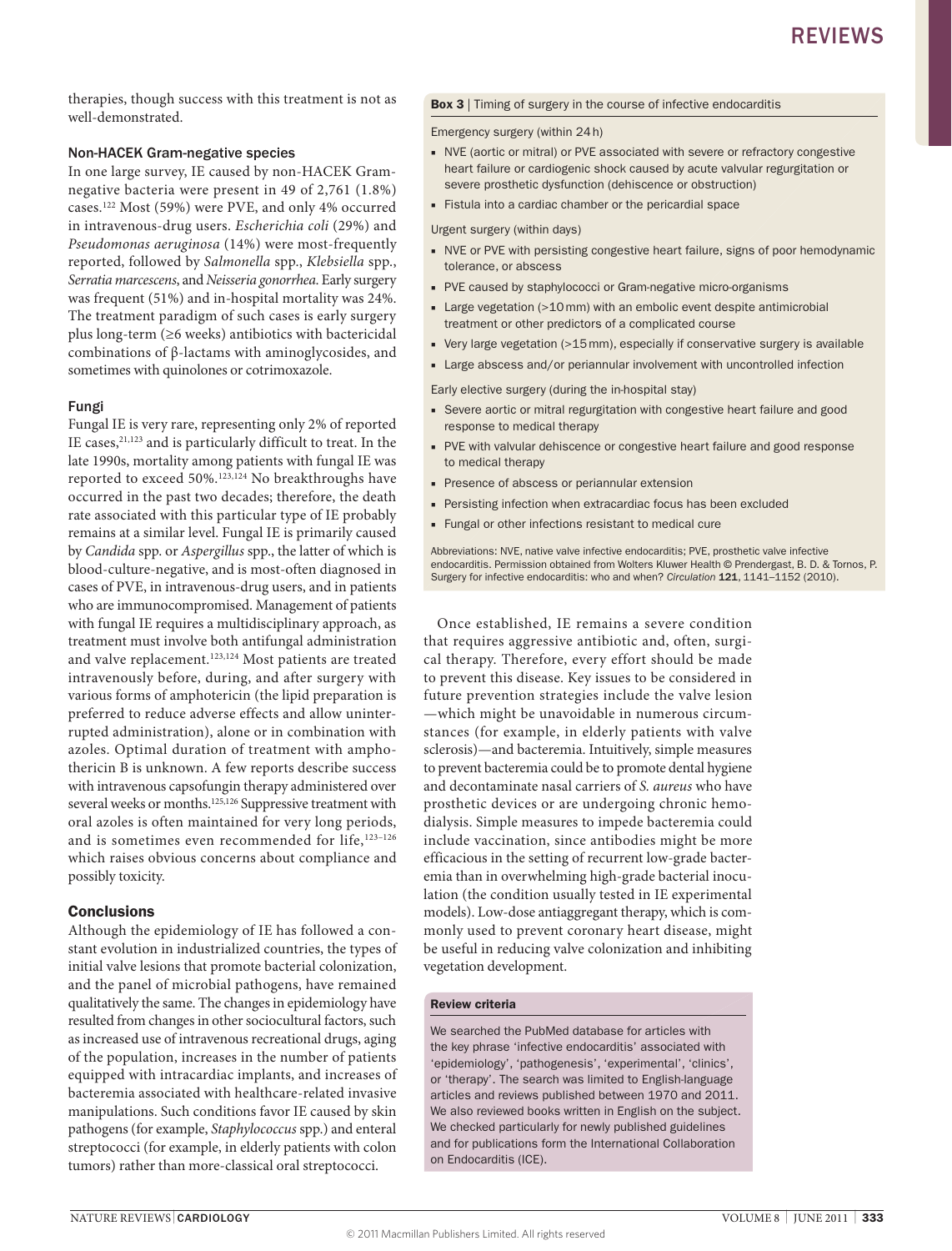- 1. Moreillon, P.& Que, Y. A. Infective endocarditis. *Lancet* 363, 139–149 (2004).
- 2. Hoen, B. *et al.* Changing profile of infective endocarditis: results of a 1-year survey in France. *JAMA* 288, 75–81 (2002).
- 3. Tleyjeh, I. M. *et al.* A systematic review of population-based studies of infective endocarditis. *Chest* 132, 1025–1035 (2007).
- 4. de Sa, D. D. *et al.* Epidemiological trends of infective endocarditis: a population-based study in Olmsted County, Minnesota. *Mayo Clin. Proc.* 85, 422–426 (2010).
- 5. Delahaye, F. *et al.* Characteristics of infective endocarditis in France in 1991. A 1-year survey. *Eur. Heart J.* 16, 394–401 (1995).
- 6. Hasbun, R., Vikram, H. R., Barakat, L. A., Buenconsejo, J. & Quagliarello, V. J. Complicated left-sided native valve endocarditis in adults: risk classification for mortality. *JAMA* 289, 1933–1940 (2003).
- 7. Chirouze, C. *et al.* Prognostic factors in 61 cases of *Staphylococcus aureus* prosthetic valve infective endocarditis from the International Collaboration on Endocarditis merged database. *Clin. Infect. Dis.* 38, 1323–1327 (2004).
- 8. Normand, J., Bozio, A., Etienne, J., Sassolas, F. & Le Bris, H. Changing patterns and prognosis of infective endocarditis in childhood. *Eur. Heart J.* 16 (Suppl. B), 28–31 (1995).
- 9. Letaief, A. *et al.* Epidemiology of infective endocarditis in Tunisia: a 10-year multicenter retrospective study. Int. J. Infect. Dis. 11, 430–433 (2007).
- 10. Hill, E. E. *et al.* Infective endocarditis: changing epidemiology and predictors of 6-month mortality: a prospective cohort study. *Eur. Heart J.* 28, 196–203 (2007).
- 11. Cabell, C. H. *et al.* Changing patient characteristics and the effect on mortality in endocarditis. *Arch. Intern. Med.* 162, 90–94 (2002).
- 12. Fowler, V. G., Jr *et al. Staphylococcus aureus* endocarditis: a consequence of medical progress. *JAMA* 293, 3012–3021 (2005).
- 13. Lopez, J. *et al.* Age-dependent profile of left-sided infective endocarditis: a 3-center experience. *Circulation* 121, 892–897 (2010).
- 14. Durante-Mangoni, E. *et al.* Current features of infective endocarditis in elderly patients: results of the International Collaboration on Endocarditis Prospective Cohort Study. *Arch. Intern. Med.* 168, 2095–2103 (2008).
- 15. Baddour, L. M. *et al.* Infective endocarditis: diagnosis, antimicrobial therapy, and management of complications: a statement for healthcare professionals from the Committee on Rheumatic Fever, Endocarditis, and Kawasaki Disease, Council on Cardiovascular Disease in the Young, and the Councils on Clinical Cardiology, Stroke, and Cardiovascular Surgery and Anesthesia, American Heart Association: endorsed by the Infectious Diseases Society of America. *Circulation* 111, e394–e434 (2005).
- 16. Habib, G. *et al.* Guidelines on the prevention, diagnosis, and treatment of infective endocarditis (new version 2009): the Task Force on the Prevention, Diagnosis, and Treatment of Infective Endocarditis of the European Society of Cardiology (ESC). *Eur. Heart J.* 30, 2369–2413 (2009).
- 17. Wilson, L. E., Thomas, D. L., Astemborski, J., Freedman, T. L. & Vlahov, D. Prospective study of infective endocarditis among injection drug users. *J. Infect. Dis.* 185, 1761–1766 (2002).
- 18. von Reyn, C. F., Levy, B. S., Arbeit, R. D., Friedland, G. & Crunpacker, C. S. Infective endocarditis: an analysis based on strict case definitions. *Ann. Intern. Med.* 94, 505–518 (1981).
- 19. van der Meer, J. T., Thompson, J., Valkenburg, H. A. & Michel, M. F. Epidemiology of bacterial endocarditis in The Netherlands. I. Patient characteristics. *Arch. Intern. Med.* 152, 1863–1868 (1992).
- 20. van der Meer, J. T., Thompson, J., Valkenburg, H. A. & Michel, M. F. Epidemiology of bacterial endocarditis in The Netherlands. II. Antecedent procedures and use of prophylaxis. *Arch. Intern. Med.* 152, 1869–1873 (1992).
- 21. Murdoch, D. R. *et al.* Clinical presentation, etiology, and outcome of infective endocarditis in the 21<sup>st</sup> century: the International Collaboration on Endocarditis-Prospective Cohort Study. *Arch. Intern. Med.* 169, 463–473 (2009).
- 22. Tleyjeh, I. M. *et al.* Temporal trends in infective endocarditis: a population-based study in Olmsted County, Minnesota. *JAMA* 293, 3022–3028 (2005).
- 23. Wang, A. *et al.* Contemporary clinical profile and outcome of prosthetic valve endocarditis. *JAMA* 297, 1354–1361 (2007).
- 24. Benito, N. *et al.* Health care-associated native valve endocarditis: importance of nonnosocomial acquisition. *Ann. Intern. Med.* 150, 586–594 (2009).
- 25. Fowler, V. G., Jr. *et al.* Infective endocarditis due to *Staphylococcus aureus*: 59 prospectively identified cases with follow-up. *Clin. Infect. Dis.* 28, 106–114 (1999).
- 26. Fernández-Hidalgo, N. *et al.* Contemporary epidemiology and prognosis of health careassociated infective endocarditis. *Clin. Infect. Dis.* 47, 1287–1297 (2008).
- 27. Day, M. D., Gauvreau, K., Shulman, S. & Newburger, J. W. Characteristics of children hospitalized with infective endocarditis. *Circulation* 119, 865–870 (2009).
- 28. Gerber, M. A. *et al.* Prevention of rheumatic fever and diagnosis and treatment of acute Streptococcal pharyngitis: a scientific statement from the American Heart Association Rheumatic Fever, Endocarditis, and Kawasaki Disease Committee of the Council on Cardiovascular Disease in the Young, the Interdisciplinary Council on Functional Genomics and Translational Biology, and the Interdisciplinary Council on Quality of Care and Outcomes Research: endorsed by the American Academy of Pediatrics. *Circulation* 119, 1541–1551 (2009).
- 29. Nesta, F. *et al.* New locus for autosomal dominant mitral valve prolapse on chromosome 13: clinical insights from genetic studies. *Circulation* 112, 2022–2030 (2005).
- 30. Grau, J. B., Pirelli, L., Yu, P. J., Galloway, A. C. & Ostrer, H. The genetics of mitral valve prolapse. *Clin. Genet.* 72, 288–295 (2007).
- 31. Freed, L. A. *et al.* Prevalence and clinical outcome of mitral-valve prolapse. *N. Engl. J. Med.* 341, 1–7 (1999).
- 32. Kim, S. *et al.* Relationship between severity of mitral regurgitation and prognosis of mitral valve prolapse: echocardiographic follow-up study. *Am. Heart J.* 132, 348–355 (1996).
- 33. Stehbens, W. E., Delahunt, B. & Zuccollo, J. M. The histopathology of endocardial sclerosis. *Cardiovasc.Pathol.* 9, 161–173 (2000).
- 34. Croft, L. B. *et al.* Age-related prevalence of cardiac valvular abnormalities warranting infectious endocarditis prophylaxis. *Am. J. Cardiol.* 94, 386–389 (2004).
- 35. Vongpatanasin, W., Hillis, L. D. & Lange, R. A. Prosthetic heart valves. *N. Engl. J. Med.* 335, 407–416 (1996).
- 36. Sidhu, P. et al. Mechanical or bioprosthetic valves in the elderly: a 20-year comparison. *Ann. Thorac. Surg.* 71, S257–S260 (2001).
- 37. Varstela, E. Personal follow-up of 100 aortic valve replacement patients for 1081 patient years. *Ann. Chir. Gynaecol.* 87, 205–212 (1998).
- 38. Tornos, P. *et al.* Clinical outcome and long-term prognosis of late prosthetic valve endocarditis: a 20-year experience. *Clin. Infect. Dis*. 24, 381–386 (1997).
- 39. Ivert, T. S. *et al.* Prosthetic valve endocarditis. *Circulation* 69, 223–232 (1984).
- 40. Wilson, W. R. *et al.* Prosthetic valve endocarditis. *Ann. Intern. Med.* 82, 751–756 (1975).
- 41. Lopez, J. *et al.* Definition, clinical profile, microbiological spectrum, and prognostic factors of early-onset prosthetic valve endocarditis. *Eur. Heart J.* 28, 760–765 (2007).
- 42. Moss, R. & Munt, B. Injection drug use and right sided endocarditis. *Heart* 89, 577–581 (2003).
- 43. Pulvirenti, J. J. *et al.* Infective endocarditis in injection drug users: importance of human immunodeficiency virus serostatus and degree of immunosuppression. *Clin. Infect. Dis.* 22, 40–45 (1996).
- 44. Gebo, K. A., Burkey, M. D., Lucas, G. M., Moore, R. D. & Wilson, L. E. Incidence of, risk factors for, clinical presentation, and 1-year outcomes of infective endocarditis in an urban HIV cohort. *J. Acquir. Immune Defic. Syndr.* 43, 426–432 (2006).
- 45. Mathew, J. *et al.* Clinical features, site of involvement, bacteriologic findings, and outcome of infective endocarditis in intravenous drug users. *Arch. Intern. Med.* 155, 1641–1648 (1995).
- 46. Zhan, C., Baine, W. B., Sedrakyan, A. & Steiner, C. Cardiac device implantation in the United States from 1997 through 2004: a population-based analysis. *J. Gen. Intern. Med.* 23 (Suppl. 1), 13–19 (2008).
- 47. Cabell, C. H. *et al.* Increasing rates of cardiac device infections among Medicare beneficiaries: 1990–1999 *Am. Heart J.* 147, 582–586 (2004).
- 48. Duval, X. *et al.* Endocarditis in patients with a permanent pacemaker: a 1-year epidemiological survey on infective endocarditis due to valvular and/or pacemaker infection. *Clin. Infect. Dis.* 39, 68–74 (2004).
- 49. Sohail, M. R. *et al.* Management and outcome of permanent pacemaker and implantable cardioverter-defibrillator infections. *J. Am. Coll. Cardiol.* 49, 1851–1859 (2007).
- 50. Baddour, L. M. *et al.* Update on cardiovascular implantable electronic device infections and their management: a scientific statement from the American Heart Association. *Circulation* 121, 458–477 (2010).
- 51. McGowan, J. E., Jr, Barnes, M. W. & Finland, M. Bacteremia at Boston City Hospital: Occurrence and mortality during 12 selected years (1935–1972), with special reference to hospitalacquired cases. *J. Infect. Dis.* 132, 316–335 (1975).
- 52. Rodríguez-Créixems, M. *et al.* Bloodstream infections: evolution and trends in the microbiology workload, incidence, and etiology, 1985–2006 *Medicine (Baltimore)* 87, 234–249 (2008).
- 53. Hoen, B. Infective endocarditis: a frequent disease in dialysis patients. *Nephrol. Dial. Transplant.* 19, 1360–1362 (2004).
- 54. Kamalakannan, D., Pai, R., Johnson, L., Gardin, J. & Saravolatz, L. Epidemiology and Clinical Outcomes of Infective Endocarditis in Hemodialysis Patients. *Ann. Thorac. Surg.* 83, 2081–2086 (2007).
- 55. Gouello, J. P. *et al.* Nosocomial endocarditis in the intensive care unit: an analysis of 22 cases. *Crit. Care Med.* 28, 377–382 (2000).
- 56. Chang, F. Y. *et al.* A prospective multicenter study of *Staphylococcus aureus* bacteremia: incidence of endocarditis, risk factors for mortality, and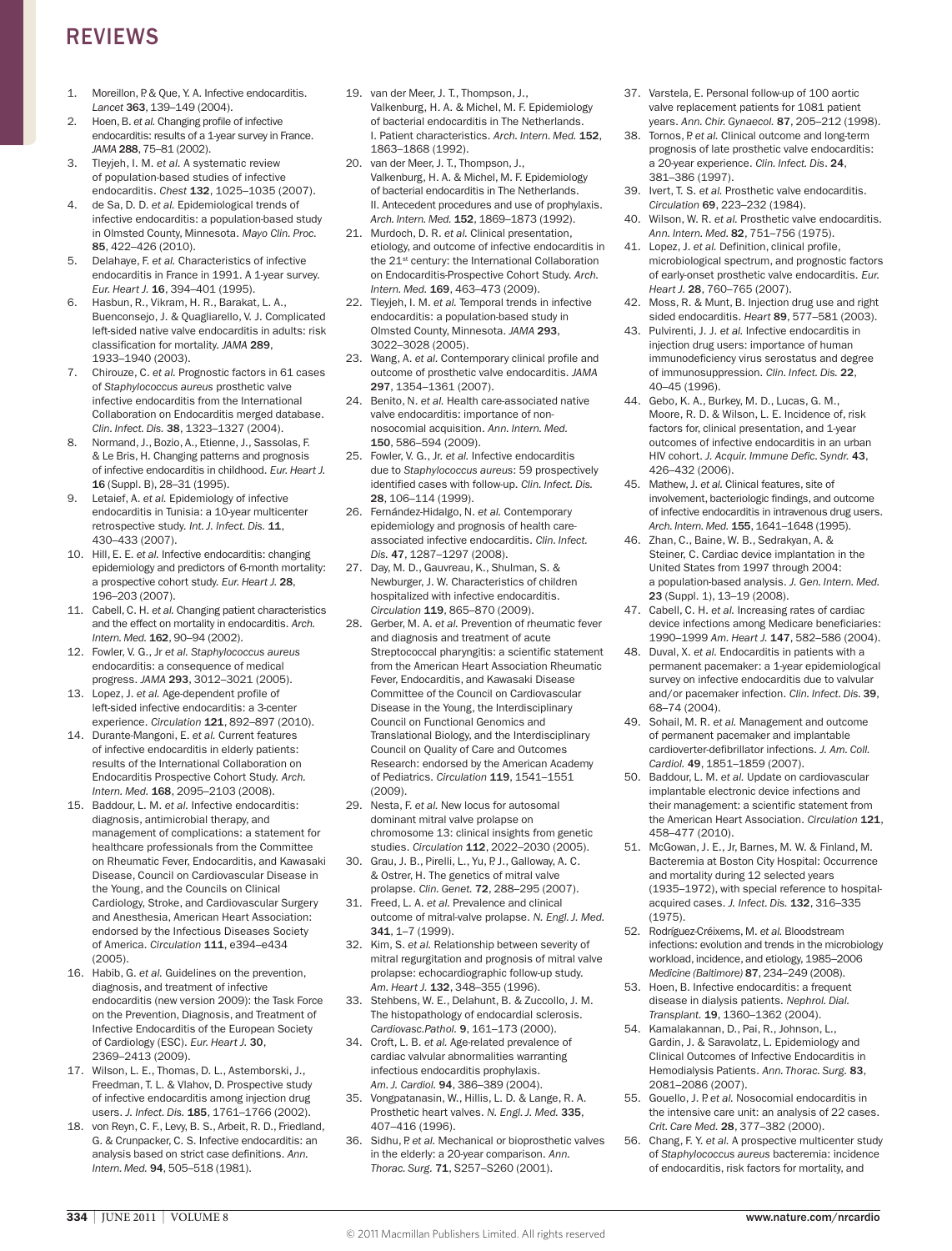clinical impact of methicillin resistance. *Medicine (Baltimore)* 82, 322–332 (2003).

- 57. Moreillon, P., Que, Y. A. & Bayer, A. S. Pathogenesis of streptococcal and staphylococcal endocarditis. *Infect. Dis. Clin. North Am.* 16, 297–318 (2002).
- 58. Campbell, L. A. & Kuo, C. C. *Chlamydia pneumoniae*: an infectious risk factor for atherosclerosis? *Nat. Rev. Microbiol.* 2, 23–32  $(2004)$
- 59. Patti, J. M., Allen, B. L., McGavin, M. J. & Hook, M. MSCRAMM-mediated adherence of microorganisms to host tissues. *Annu. Rev. Microbiol.* 48, 585–617 (1994).
- 60. Widmer, E., Que, Y. A., Entenza, J. M. & Moreillon, P. New concepts in the pathophysiology of infective endocarditis. *Curr. Infect. Dis. Rep.* 8, 271–279 (2006).
- 61. Que, Y. A. *et al.* Fibrinogen and fibronectin binding cooperate for valve infection and invasion in *Staphylococcus aureus* experimental endocarditis. *J. Exp. Med.* 201, 1627–1635 (2005).
- 62. Piroth, L. *et al.* The fibrinogen- and fibronectinbinding domains of *Staphylococcus aureus* fibronectin-binding protein A synergistically promote endothelial invasion and experimental endocarditis. *Infect. Immun.* 76, 3824–3831  $(2008)$
- 63. Heying, R., van de Gevel, J., Que, Y. A., Moreillon, P. & Beekhuizen, H. Fibronectin-binding proteins and clumping factor A in *Staphylococcus aureus* experimental endocarditis: FnBPA is sufficient to activate human endothelial cells. *Thromb. Haemost.* 97, 617–626 (2007).
- 64. Heying, R. *et al.* Contribution of (sub)domains of *Staphylococcus aureus* fibronectin-binding protein to the proinflammatory and procoagulant response of human vascular endothelial cells. *Thromb. Haemost.* 101, 495–504 (2009).
- 65. Brouqui, P. & Raoult, D. Endocarditis due to rare and fastidious bacteria. *Clin. Microbiol. Rev.* 14, 177–207 (2001).
- 66. Herzberg, M. C. *et al.* The platelet interactivity phenotype of *Streptococcus sanguis* influences the course of experimental endocarditis. *Infect. Immun.* 60, 4809–4818 (1992).
- 67. Burnette-Curley, D. *et al.* FimA, a major virulence factor associated with *Streptococcus parasanguis* endocarditis. *Infect. Immun.* 63, 4669–4674 (1995).
- 68. Anderson, D. J. *et al.* Enterococcal prosthetic valve infective endocarditis: report of 45 episodes from the International Collaboration on Endocarditis-merged database. *Eur. J. Clin. Microbiol. Infect. Dis.* 24, 665–670 (2005).
- 69. Olaison, L. & Schadewitz, K. Enterococcal endocarditis in Sweden, 1995–1999: can shorter therapy with aminoglycosides be used? *Clin. Infect. Dis.* 34, 159–166 (2002).
- 70. Schlievert, P. M. *et al.* Aggregation and binding substances enhance pathogenicity in rabbit models of *Enterococcus faecalis* endocarditis. *Infect. Immun.* 66, 218–223 (1998).
- 71. Nallapareddy, S. R. *et al.* Endocarditis and biofilm-associated pili of *Enterococcus faecalis*. *J. Clin. Invest.* 116, 2799–2807 (2006).
- 72. Nallapareddy, S. R., Singh, K. V. & Murray, B. E. Contribution of the collagen adhesin Acm to pathogenesis of *Enterococcus faecium* in experimental endocarditis. *Infect. Immun.* 76, 4120–4128 (2008).
- 73. Singh, K. V., Nallapareddy, S. R., Sillanpaa, J. & Murray, B. E. Importance of the collagen adhesin ace in pathogenesis and protection against *Enterococcus faecalis* experimental endocarditis. *PLoS Pathog.* 6, e1000716 (2010).
- 74. Ythier, M. *et al.* Natural variability of *in vitro* adherence to fibrinogen and fibronectin does not

correlate with *in vivo* infectivity of *Staphylococcus aureus*. *Infect. Immun.* 78, 1711–1716 (2010).

- 75. Moreillon, P., Overholser, C. D., Malinverni, R., Bille, J. & Glauser, M. P. Predictors of endocarditis in isolates from cultures of blood following dental extractions in rats with periodontal disease. *J. Infect. Dis.* 157, 990–995 (1988).
- 76. Hall, G., Heimdahl, A. & Nord, C. E. Bacteremia after oral surgery and antibiotic prophylaxis for endocarditis. *Clin. Infect. Dis.* 29, 1–8 (1999).
- 77. Roberts, G. J. Dentists are innocent! "Everyday" bacteremia is the real culprit: a review and assessment of the evidence that dental surgical procedures are a principal cause of bacterial endocarditis in children. *Pediatr. Cardiol.* 20, 317–325 (1999).
- 78. Pallasch, T. J. Antibiotic prophylaxis: theory and reality. *J. Calif. Dent. Assoc.* 17, 27–39 (1989).
- 79. Strom, B. L. *et al.* Dental and cardiac risk factors for infective endocarditis. A population-based, case-control study. *Ann. Intern. Med.* 129, 761–769 (1998).
- 80. Veloso, TR. *et al.* Induction of experimental endocarditis by continuous low-grade bacteremia mimicking spontaneous bacteremia in human. *Infect. Immun.* doi:10.1128/IAI.01208–10.
- 81. Durack, D. T. & Beeson, P. B. Experimental bacterial endocarditis. I. Colonization of a sterile vegetation. *Brit. J. Exp. Pathol.* 53, 44–49 (1972).
- 82. Nucifora, G. *et al.* Infective endocarditis in chronic haemodialysis patients: an increasing clinical challenge. *Eur. Heart J.* 28, 2307–2312 (2007).
- 83. Yersin, B., Glauser, M. P., Guze, P. A., Guze, L. B. & Freedman, L. R. Experimental *Escherichia coli* endocarditis in rats: role of serum bactericidal activity and duration of catheter placement. *Infect. Immun.* 56, 1273–1280 (1988).
- 84. Dankert, J. *et al.* Involvement of bactericidal factors from thrombin-stimulated platelets in clearance of adherent viridans streptococci in experimental infective endocarditis. *Infect. Immun.* 63, 663–671 (1995).
- 85. Fowler, V. G., Jr. *et al. In vitro* resistance to thrombin-induced platelet microbicidal protein in isolates of *Staphylococcus aureus* from endocarditis patients correlates with an intravascular device source. *J. Infect. Dis.* 182, 1251–1254 (2000).
- 86. Kitten, T., Munro, C. L., Wang, A. & Macrina, F. L. Vaccination with FimA from *Streptococcus parasanguis* protects rats from endocarditis caused by other viridans streptococci. *Infect. Immun.* 70, 422–425 (2002).
- 87. Vernachio, J. H. *et al.* Human immunoglobulin G recognizing fibrinogen-binding surface proteins is protective against both *Staphylococcus aureus* and *Staphylococcus epidermidis* infections *in vivo*. *Antimicrob. Agents Chemother.* 50, 511–518 (2006).
- 88. McCormick, J. K., Tripp, T. J., Dunny, G. M. & Schlievert, P. M. Formation of vegetations during infective endocarditis excludes binding of bacterial-specific host antibodies to *Enterococcus faecalis*. *J. Infect. Dis.* 185, 994–997 (2002).
- 89. Schlievert, P. M., Chuang-Smith, O. N., Peterson, M. L., Cook, L. C. & Dunny, G. M. Enterococcus faecalis endocarditis severity in rabbits is reduced by IgG Fabs interfering with aggregation substance. *PLoS ONE* 5, e13194 (2010).
- 90. Wilson, W. *et al.* Prevention of infective endocarditis: guidelines from the American Heart Association: a guideline from the American Heart Association Rheumatic Fever, Endocarditis, and Kawasaki Disease Committee, Council on Cardiovascular Disease in the Young,

and the Council on Clinical Cardiology, Council on Cardiovascular Surgery and Anesthesia, and the Quality of Care and Outcomes Research Interdisciplinary Working Group. *Circulation* 116, 1736–1754 (2007).

- 91. Nicolau, D. P. et al. Reduction of bacterial titers by low-dose aspirin in experimental aortic valve endocarditis. *Infect.Immun.* 61, 1593–1595 (1993).
- 92. Li, J. S. *et al.* Proposed modifications to the Duke criteria for the diagnosis of infective endocarditis. *Clin. Infect. Dis.* 30, 633–638 (2000).
- 93. Lee, A., Mirrett, S., Reller, L. B. & Weinstein, M. P. Detection of bloodstream infections in adults: how many blood cultures are needed? *J. Clin. Microbiol.* 45, 3546–3548 (2007).
- 94. Habib, G. *et al.* Recommendations for the practice of echocardiography in infective endocarditis. *Eur. J. Echocardiogr.* 11, 202–219 (2010).
- 95. Evangelista, A. & Gonzalez-Alujas, M. T. Echocardiography in infective endocarditis. *Heart* 90, 614–617 (2004).
- 96. Houpikian, P. & Raoult, D. Blood culture-negative endocarditis in a reference center: etiologic diagnosis of 348 cases. *Medicine (Baltimore)* 84, 162–173 (2005).
- 97. Richardson, D. C. *et al. Tropheryma whippelii* as a cause of afebrile culture-negative endocarditis: the evolving spectrum of Whipple's disease. *J. Infect.* 47, 170–173 (2003).
- 98. Fournier, P. E. et al. Comprehensive diagnostic strategy for blood culture-negative endocarditis: a prospective study of 819 new cases. *Clin. Infect. Dis.* 51, 131–140 (2010).
- 99. Brouqui, P. & Raoult, D. New insight into the diagnosis of fastidious bacterial endocarditis. *FEMS Immunol. Med. Microbiol.* 47, 1–13 (2006).
- 100. Lalani, T. *et al.* Analysis of the impact of early surgery on in-hospital mortality of native valve endocarditis: use of propensity score and instrumental variable methods to adjust for treatment-selection bias. *Circulation* 121, 1005–1013 (2010).
- 101.Aksoy, O. *et al.* Early surgery in patients with infective endocarditis: a propensity score analysis. *Clin. Infect. Dis.* 44, 364–372 (2007).
- 102.Cabell, C. H. *et al.* Use of surgery in patients with native valve infective endocarditis: results from the International Collaboration on Endocarditis Merged Database. *Am. Heart J.* 150, 1092–1098 (2005).
- 103. Tleyjeh, I. M. *et al.* The impact of valve surgery on 6-month mortality in left-sided infective endocarditis. *Circulation* 115, 1721–1728 (2007).
- 104.Vikram, H. R., Buenconsejo, J., Hasbun, R. & Quagliarello, V. J. Impact of valve surgery on 6-month mortality in adults with complicated, left-sided native valve endocarditis: a propensity analysis. *JAMA* 290, 3207–3214 (2003).
- 105.Wang, A. *et al.* The use and effect of surgical therapy for prosthetic valve infective endocarditis: a propensity analysis of a multicenter, international cohort. *Am. Heart J.* 150, 1086–1091 (2005).
- 106.Bannay, A. *et al.* The impact of valve surgery on short- and long-term mortality in left-sided infective endocarditis: do differences in methodological approaches explain previous conflicting results? *Eur. Heart J.* doi:10.1093/ eurheartj/ehp008.
- 107.Prendergast, B. D. & Tornos, P. Surgery for infective endocarditis: who and when? *Circulation* 121, 1141–1152 (2010).
- 108.Kim, D. H. *et al.* Impact of early surgery on embolic events in patients with infective endocarditis. *Circulation* 122 (Suppl. 11), S17–S22 (2010).